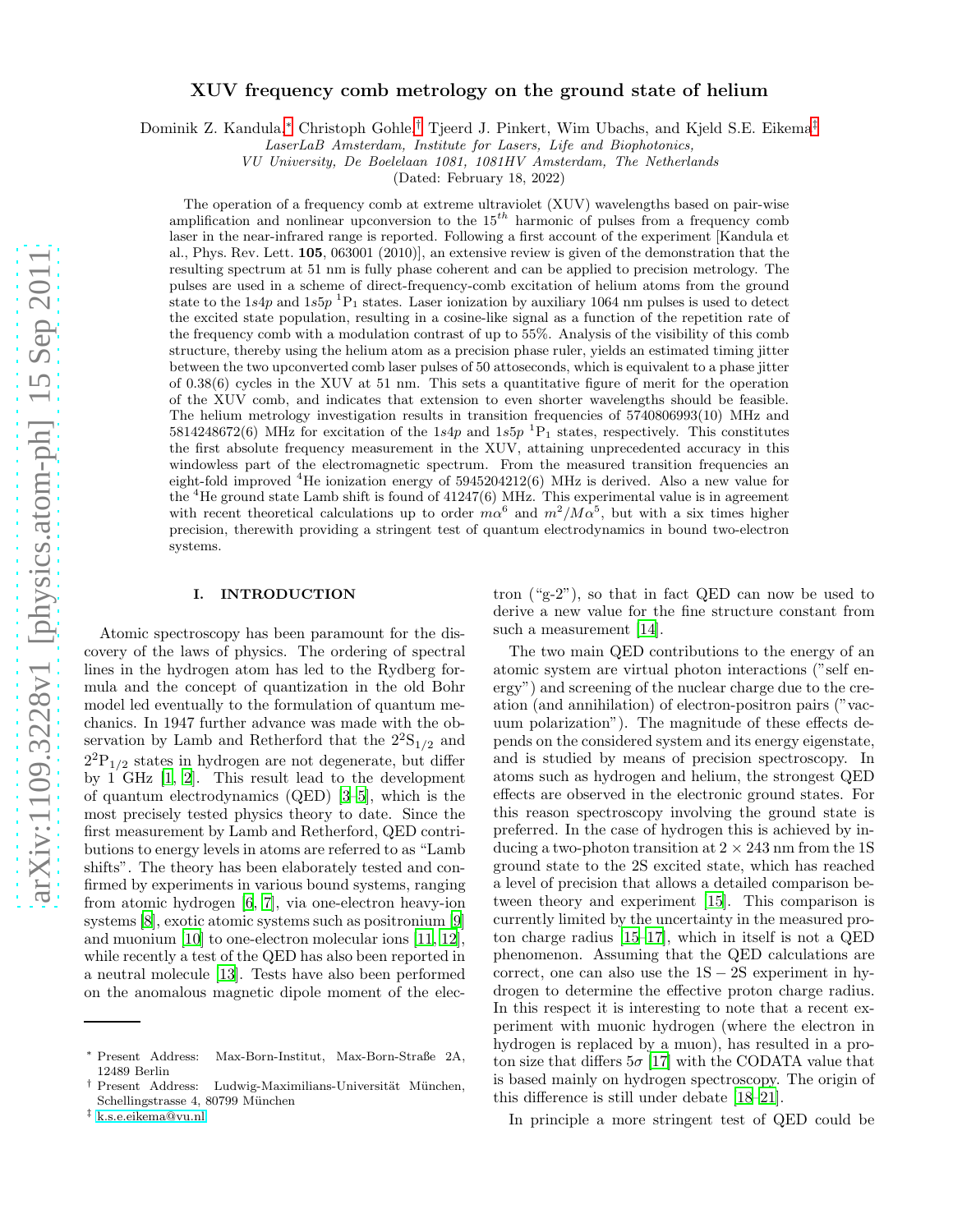performed by experiments using atoms with a higher nuclear charge Z, as the non-trivial QED effects scale with  $Z<sup>4</sup>$  and higher. For this reason experiments have been performed on many different high-Z ionic species such as  $U^{91+}$  [\[8](#page-16-6)]. However, the required (very) short wavelengths for excitation, such as hard-X-rays, makes it very difficult to perform absolute frequency measurements (see e.g. [\[22\]](#page-16-17) and references therein).

Even for  $Z = 2$  in the He<sup>+</sup> ion or the neutral helium atom, where QED effects are at least 16 times larger than in hydrogen, it remains difficult to perform high resolution spectroscopy. In the case of  $He<sup>+</sup>$  a twophoton excitation from the ground state requires 60 nm, while for neutral helium 120 nm is required to drive the  $1s^2$  <sup>1</sup>S<sub>0</sub> – 1s2s <sup>1</sup>S<sub>0</sub> two-photon transition. Onephoton transitions require even shorter wavelengths, in the extreme ultraviolet (XUV), e.g. 58 nm to excite the  $1s^2$  <sup>1</sup>S<sub>0</sub> –  $1s2p$  <sup>1</sup>P<sub>1</sub> first resonance line in neutral helium.

A major obstacle to precision spectroscopy in the XUV is the lack of continuous wave (CW) narrow bandwidth laser radiation. Instead pulsed-laser techniques have been used. The first laser-based measurement of the  $1s^2$  <sup>1</sup>S<sub>0</sub> − 1s2p<sup>1</sup>P<sub>1</sub> resonance line at 58.4 nm was achieved via upconversion of the output of a grating-based pulsed dye laser [\[23\]](#page-16-18). Subsequently, pulsed amplification of CW lasers and harmonic generation in crystals and gases led to production of narrower bandwidth XUV radiation. In this fashion spectroscopy on neutral helium has been performed from the ground state using ns-timescale single pulses of 58.4 nm [\[24,](#page-16-19) [25\]](#page-16-20). In an alternative scheme twophoton laser excitation of neutral helium at 120 nm was achieved [\[26,](#page-16-21) [27](#page-16-22)]. In both experiments transient effects resulted in "frequency chirping" of the generated XUV pulses, which limited the accuracy of the spectroscopy to about 50 MHz.

Here we overcome this problem by exciting transitions using a pair of phase coherent XUV pulses, produced by amplification and high-harmonic generation (HHG) of pulses from a frequency comb laser. In such a scheme most of the nonlinear phase shifts and those due to shortlived transients cancel as only differential pulse distortions enter the spectroscopic signal. In effect, a frequency comb in the XUV is generated. The employed method of spectroscopy with this XUV comb laser is a form of Ramsey spectroscopy [\[28\]](#page-16-23). Early experiments using phase-coherent pulse excitation in the visible part of the spectrum used a delay line [\[29](#page-16-24)], a resonator [\[30](#page-16-25)] or modelocked lasers [\[31\]](#page-16-26) to create two or more phasecoherent pulses. More recently, amplified ultrafast pulses have been split using a Michelson interferometer or other optical means to create two coherent XUV pulses after HHG [\[32](#page-16-27)[–34](#page-16-28)]. Coherent excitation of argon in the XUV with a delay of up to  $\approx$ 100 ps [\[35\]](#page-16-29) has been demonstrated in this manner. However, with these methods no absolute calibration in the XUV has been demonstrated up to now as it is very difficult to calibrate the time delay and phase difference between the pulses with sufficient accuracy. In the present experiment we use a frequency comb laser (FCL) [\[36,](#page-16-30) [37\]](#page-16-31) to obtain phase-coherent pulses in the XUV which allows for a much higher resolution and immediate absolute calibration.

Single femtosecond laser pulses can be made sufficiently intense for convenient upconversion to XUV or even soft x-ray frequencies using HHG [\[38\]](#page-17-0). However, as a consequence of the Fourier principle, the spectral bandwidth of such pulses is so large that it inhibits high spectral resolution. Frequency combs combine high resolution with high peak power by generating a continuous train of femtosecond pulses. In this case the spectrum of the pulse train exhibits narrow spectral components (modes) within the spectral envelope determined by the spectrum of a single pulse. The modes are equally spaced in frequency at positions given by:

<span id="page-1-0"></span>
$$
f_n = n f_{rep} + f_{CEO} \tag{1}
$$

were *n* denotes the integer mode number,  $f_{rep}$  is the repetition frequency of the pulses, and  $f_{CEO}$  is the carrierenvelope offset frequency. The latter relates to the pulseto-pulse phase shift  $\Delta \phi_{CE}$  between the carrier wave and the pulse envelope (carrier-envelope phase or CEP) by

$$
\Delta \phi_{CE} = 2\pi f_{CEO}/f_{rep}.\tag{2}
$$

Each of the comb modes can be used as a high-resolution probe almost as if it originated from a continuous singlefrequency laser [\[39](#page-17-1)[–41](#page-17-2)]. If the entire pulse train can be phase coherently upconverted, the generated harmonics of the central laser frequency should exhibit a similar spectrum with comb frequencies  $mf_{rep} + qf_{CEO}$ , where m denotes again an integer mode number, and  $q$  is the integer harmonic order under consideration. By amplification of a few pulses from the train, and producing low harmonics in crystals and gases, an upconverted comb structure has been demonstrated down to 125 nm [\[42,](#page-17-3) [43\]](#page-17-4). However, to reach wavelengths below 120 nm, HHG has to be employed requiring nonlinear interaction at higher intensities in the non-perturbative regime [\[44](#page-17-5)]. It is well established that HHG can be phase coherent to some degree [\[32,](#page-16-27) [33](#page-16-32), [35,](#page-16-29) [44](#page-17-5)[–46](#page-17-6)], and attempts have been made to generate frequency combs based on upconversion of all pulses at full repetition rate [\[47](#page-17-7)[–50\]](#page-17-8). However, due to the low XUV-pulse energies the comb structure could so far not be verified in the XUV-domain for those sources. That limitation can be overcome by combining parametric amplification of two frequency comb pulses in combination with harmonic upconversion. This was recently demonstrated with direct frequency comb excitation at 51 nm in helium [\[51](#page-17-9)], and in this paper a full and detailed description is given of that experiment.

The article is organized as follows: in section II the measurement principle is explained, followed in section III with a description of the different parts of the experimental setup. The general measurement procedure and results are presented in section IV. In section V, part A, a discussion of all systematic effects that need to be taken into account to determine the ground state ionization potential from the measured transitions frequencies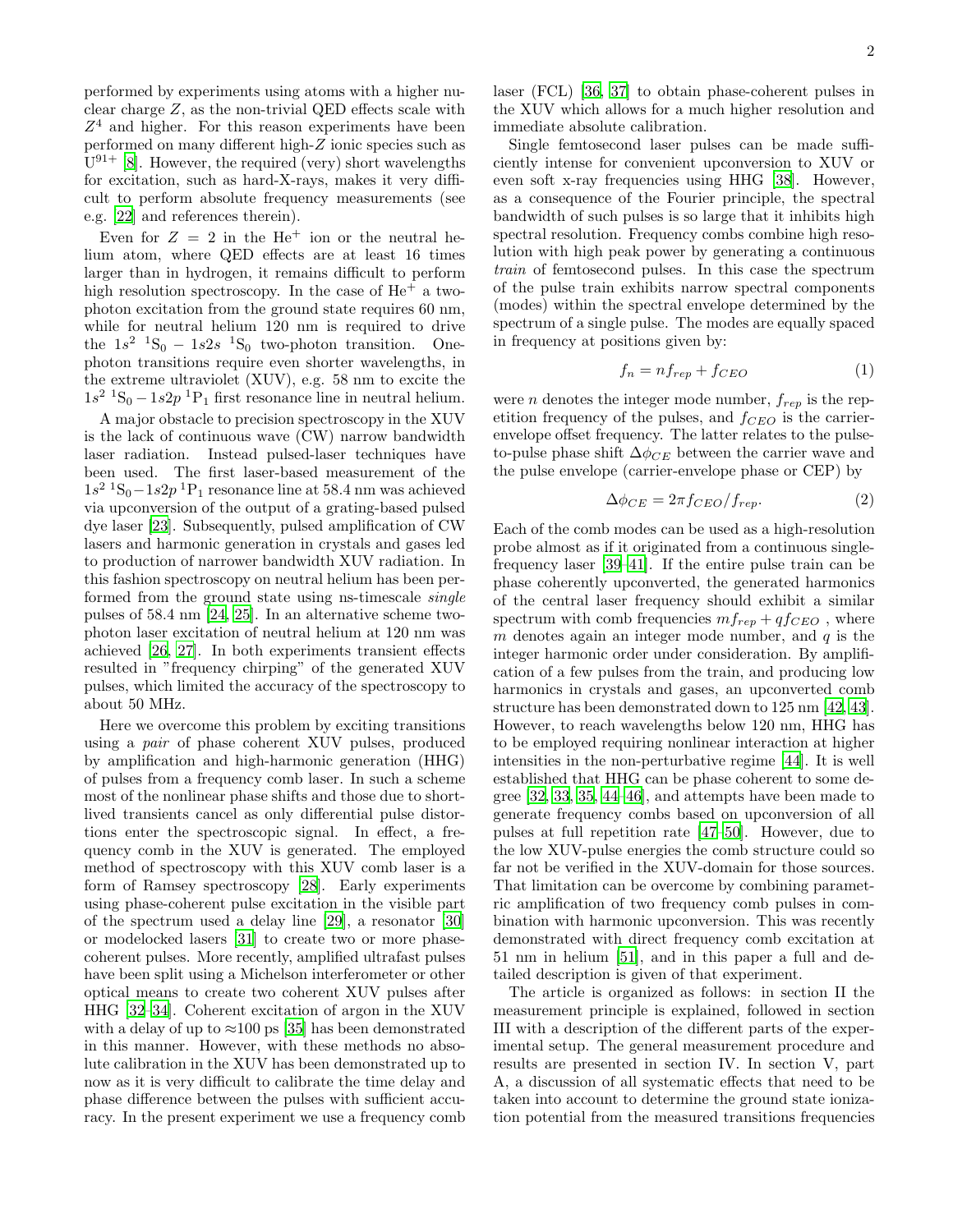is given. This is followed in part B with a discussion of the timing jitter in the XUV, which can be derived from the measured Ramsey signal. In the final section VI the conclusions and an outlook are presented.

## II. OVERVIEW AND PRINCIPLE OF XUV COMB GENERATION AND EXCITATION

A frequency comb is normally based on a modelocked laser producing an infinite train of pulses with fixed repetition rate and CEP-slip between consecutive pulses. The corresponding spectrum of such a pulse train consists of a comb of narrow optical modes associated with frequencies given by Eq. [1.](#page-1-0) To convert the frequency comb to the XUV, we select only two pulses from the FCL. In this case the spectrum changes to a cosine-modulated continuum, but with the peaks of the modulation exactly at the positions of the original FCL spectrum. This "broad frequency comb" is converted in a phase-coherent manner to the XUV by amplification of the pulse pair to the millijoule level, and subsequent HHG. Once the FCL pulses (separated by the time  $T = 1/f_{rep}$ ) are upconverted, they can be used to directly probe transitions in atoms or molecules. This form of excitation with two pulses resembles an optical (XUV) version of the Ramsey method of spatially (and temporally) separated oscillatory fields [\[28,](#page-16-23) [42\]](#page-17-3). In the present case, the interacting fields are not separated in space, but only in time. Excitation with two (nearly) identical pulses produces a signal which is cosine-modulated according to:

<span id="page-2-0"></span>
$$
S(T) \propto \cos(2\pi (f_{tr}T) - \Delta\phi(f_{tr})) \tag{3}
$$

when varying T through adjustment of  $f_{rep}$  of the comb laser. In this expression  $f_{tr}$  is the transition frequency and  $\Delta \phi(f_{tr})$  is the spectral phase difference at the transition frequency between the two pulses. Relation [\(3\)](#page-2-0) is valid only for weak interaction, which is the case in the current experiment given an excitation probability of  $\ll 1$  per atom.

Without HHG and in the absence of additional pulse distortions the phase shift  $\Delta \phi := \Delta \phi(f_{tr})$  is equal to  $\Delta\phi_{CE}$ . The excitation signal will exhibit maxima corresponding to those frequencies where the modes of the original comb laser come into resonance with the transition.

The spectral phase difference of the generated XUV pulse pair cannot be determined directly. Therefore we need to propagate the spectral phase difference from the frequency comb through the parametric amplifier and the HHG process into the interaction region. The phase shift  $\Delta \psi(f)$  imprinted on the pulses by the non-collinear optical parametric double-pulse amplifier (NOPCPA) is measured direcly using an interferometric technique described previously [\[52](#page-17-10)]. To model the HHG process we employ a slowly varying envelope approximation described in section [V,](#page-7-0) which yields a differential XUV

phase shift of the form

$$
\Delta \phi_q = q(\Delta \phi_{CE} + \overline{\Delta \psi}) + \Delta \psi_q, \tag{4}
$$

where  $\overline{\Delta \psi}$  denotes the carrier envelope phase accumu-lated in the NOPCPA (compare Sec. [IV\)](#page-6-0),  $q$  is the harmonic order of the resonant radiation and  $\Delta \psi_q$  is an additional phase shift due to nonlinear and transient response in the HHG process [\[53,](#page-17-11) [54](#page-17-12)] and transient effects such as ionization. Note that only differences in phase distortion between the two subsequent pulses from the FCL affect  $\Delta\phi_q$  and therefore the Ramsey signal. Shared distortions, such as frequency chirping due to uncompensated time-independent dispersion, have no influence on the outcome of this experiment.

The frequency accuracy of the method scales with the period of the modulation  $(f_{rep},$  here equal to 100 − 185 MHz) rather than the spectral width of the individual pulses (about 7 THz in the XUV at the  $15<sup>th</sup>$  harmonic). An error  $\delta$  in the value of  $\Delta\phi_q$  leads to a frequency error in the spectroscopy result of  $\Delta f = \delta/(2\pi T)$ . Of the two components contributing to this error,  $\Delta \psi(f)$  can be expected to be independent of  $T$ , while the transients contained in  $\Delta \psi_q$  decay with increasing T. Therefore  $\Delta f$ decreases at least with  $1/T$ , leading to a higher accuracy for a longer time separation between the pulses. In practice there is still a minimum requirement on the stability and measurement accuracy of phase shift of rms 1/200th of a cycle (at the fundamental frequency of the FCL in the near infrared). This ensures that the contribution  $\overline{\delta \psi}$ to the frequency uncertainty of the measured transition frequency is small enough so that the 'mode number' ambiguity in the transition frequency, due to the periodicity of the signal, can be resolved with confidence.

A sketch of the XUV comb principle in the frequency domain is shown in Fig. [1.](#page-3-0) A FCL serves as a source of phase-coherent pulses. A pair of such pulses is amplified in a NOPCPA to the mJ level, yielding a cosine modulated spectrum when viewed in the frequency domain. The amplified pulses are filtered spatially with two pinholes, one placed between the second and third amplification stage, and one after compression respectively. As a result the pulse pairs show less spatial intensity and phase variation compared to the unfiltered beam.

Before the IR beam is focused in a krypton jet for HHG, the center of it is blocked by a 1.9 mm diameter copper disk, while the outside is clipped with an iris. The donut-mode shape is used to facilitate the separation of the driving IR field from the generated XUV emitted on axis (see also section [III D\)](#page-5-0).

Phase shifts in the NOPCPA, which are not common for both pulses, and therefore change the position of the comb modes, are measured by means of spectral interference. A Mach-Zehnder-like configuration is used to interfere the original comb pulses with those that are amplified by the NOPCPA, as described in [\[52\]](#page-17-10) and section [III C.](#page-4-0)

The amplified pulses are focused a few mm in front of a krypton jet, in which two phase-locked pulses of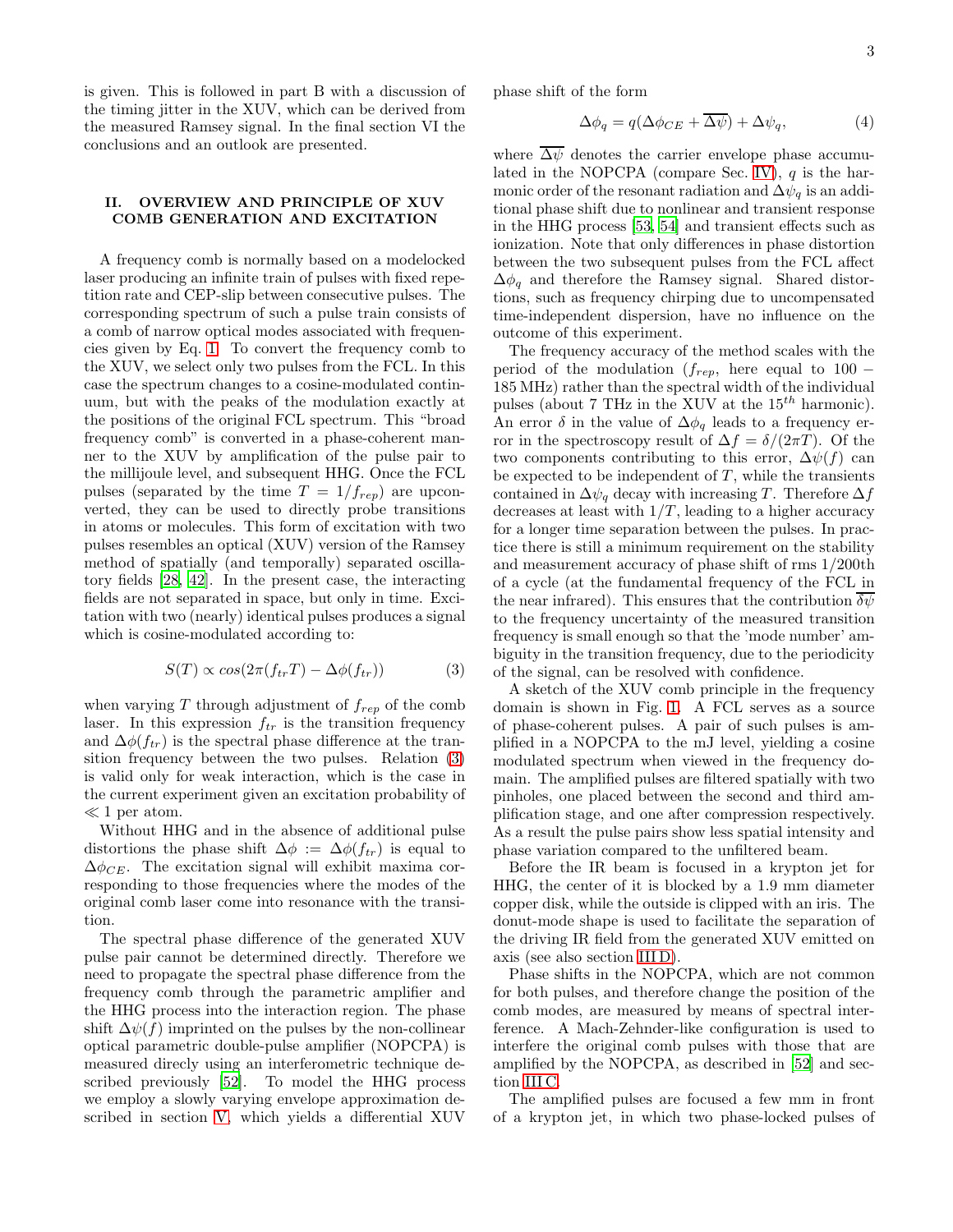

<span id="page-3-0"></span>FIG. 1. Principle of frequency comb generation and spectroscopy in the XUV. (a) Schematic of the spectral and temporal structure of the generated light at the different stages in the experiment (left to right): sharp equidistant frequencies from the infrared FC laser, followed by double-pulse amplification resulting in a cosine modulated spectrum, and finally HHG resulting in odd harmonics of the central frequency, where each of the harmonics consist of a XUV comb in the form of a cosine-modulated spectrum with period  $f_{rep}$ .

high-order harmonics are generated to create a cosinemodulated comb spectrum in the XUV. In order to avoid direct ionization of helium with higher-order harmonics, the IR intensity in the interaction region and the harmonic medium are chosen such that the desired  $15^{th}$ harmonic appears at the cutoff of the HHG process. The XUV beam crosses a low-divergence beam of helium atoms perpendicularly, and excites them from the ground state to the  $1snp^{-1}P_1$  state  $(n \in \{4, 5\})$ . A pulse of 1064 nm radiation ionizes the excited atoms, which are subsequently detected in a time-of-flight mass spectrometer. Tuning of the XUV comb is accomplished by changing  $f_{rep}$  of the FCL. The changing mode separation effectively causes the modes in the XUV to scan over the transition. An example for a scan of the repetition time corresponding to approximately 500 attoseconds (as) is shown in Fig. [2.](#page-3-1) The number  $m$  of the mode that excites the measured transition in this experiment is in the order of 50 million. This means that the repetition rate of the fundamental FCL needs to be changed only by a few Hz in order to bring an adjacent XUV-mode  $f_{m\pm 1}$  into resonance with a helium transition  $(f_m$  is assumed to be at the transition initially). As a consequence the ionization signal will be cosine modulated. In order to resolve the resulting ambiguity in the mode-number assignment, the measurement is repeated with different repetition rates, corresponding to pulse delays between 5.4 ns and 10 ns.

Besides the frequency-domain perspective, this experiment can be viewed also in the time domain. In this case it can be seen as a pump-probe experiment, which tracks the dynamics of the electronic wave function that results from mixing the ground state of helium with the excited p-level. The first XUV pulse brings the atom into a superposition of the ground and the excited state. This superposition results in a dipole, which oscillates at the transition frequency with an amplitude that decays according to the lifetime of the excited state. The second pulse probes this oscillation. Two extreme cases can be



<span id="page-3-1"></span>FIG. 2. The excitation probability of helium at 51.5 nm on the  $1s^2$   ${}^1S_0 - 1s5p$   ${}^1P_1$  transition, as a function of the repetition of the frequency comb laser (lower x-axis), and the delay between the pulses (upper x-axis in attoseconds). In this example  $f_{CEO}$  is locked 46.21 MHz, and a 1:5 He:Ne mixture is used for the atomic beam.



<span id="page-3-2"></span>FIG. 3. Scheme of the experimental setup, including: femtosecond frequency comb laser with control electronics, non-collinear optical parametric chirped-pulse amplifier (NOPCPA), a phase measurement in a Mach-Zehnder interferometer, high harmonic generation (HHG) and a spectroscopy apparatus. Part of the pump laser output at 1064 nm is used as ionization beam.

distinguished. If the second pulse is in phase with the dipole oscillation, the amplitude of the excited state increases, and thus its detection probability. If the phase of the second pulse is shifted by  $\pi$  with respect to the dipole oscillation of the helium atom, its oscillatory movement is suppressed and the probability to find an atom in the excited state is decreased.

### III. EXPERIMENTAL SETUP

The measurement setup consists of four major elements: a frequency comb laser, a non-collinear parametric amplifier, a phase-measurement system, and a vacuum apparatus for HHG and excitation of helium in an atomic beam. A schematic overview of the setup is given in Fig. [3.](#page-3-2)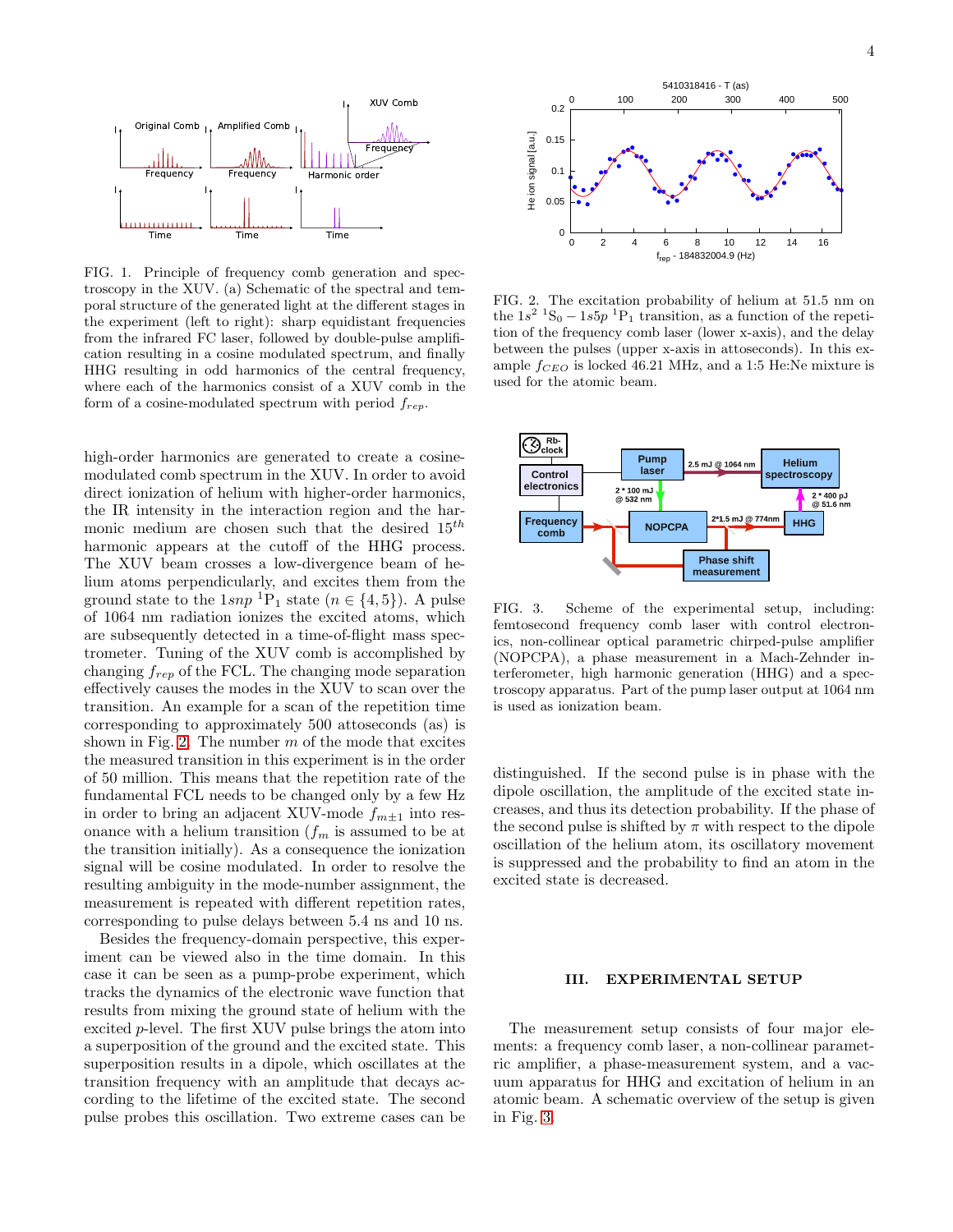### A. Frequency-comb oscillator and pulse stretcher

Phase-coherent pulses are obtained from a home-built Kerr-lens mode-locked Ti:Sapphire frequency comb laser. The FCL has an adjustable repetition rate between 100 MHz and 185 MHz. Dispersion compensation in the cavity is obtained with a set of chirped mirrors, supporting a spectral bandwidth of 60 nm centered around 780 nm. The FCL is stabilized and calibrated against the signal of a rubidium clock (Stanford research PRS10), which itself is referenced to a GPS receiver so that an accuracy on the order of  $10^{-11}$  is reached after a few seconds of averaging. Before sending the FCL pulses to the amplifier, the wavelength and bandwidth of the comb pulses is adjusted with a movable slit in the Fourier plane of a grating-based  $4 - f$  stretcher (1200 l/mm,  $f = 10$  cm). The bandwidth is set to 6 nm in this device, ensuring that after upconversion to the XUV only one state in helium is excited at a time. The spectral clipping and losses from the gratings in the stretcher reduce the pulse energy from about 5 nJ to 60 pJ. At the same time the added dispersion and reduced bandwidth lengthens the pulse to about 2 ps.

#### B. Non-collinear optical parametric amplifier

A pair of subsequent pulses obtained from the stretcher is amplified in a non-collinear optical parametric chirpedpulse amplifier based on two 5 mm long BBO (betabarium borate) crystals. Here we present a concise description of the system, while further details can be found in [\[52](#page-17-10), [55](#page-17-13)]. The amplifier operates at a repetition rate of 28 Hz, and amplifies two subsequent FC pulses to a level of typically 5 mJ each. The bandwidth of the pulses remains essentially unchanged compared to that selected by the slit of the preceding stretcher, although saturation effects in the NOPCPA result in a 'cathedral'-like spectrum (see Fig. [4\)](#page-4-1). The pump light for the NOPCPA (two pulses at  $532 \text{ nm}$ ,  $50 \text{ ps}$ ,  $80 - 100 \text{ mJ}$  per pulse) is obtained by frequency doubling 1064 nm light from a Nd:YAG-based pump laser. A relay-imaged delay line in the pump laser is used to produce these pulse pairs with a time separation between 5.5 ns and 10 ns. This time separation is adjusted carefully for each value of  $f_{rep}$  to match the time delay between consecutive pulses from the FC laser at a few-ps level.

Electronic synchronization is employed (timing jitter less than 1 ps) so that the pump and comb laser pulses arrive at the BBO crystals at the same time. The amplification happens in three stages, the first two located in the first BBO crystal and the last (power amplifier) stage uses the second. Between the first and second crystal spatial filtering is used to reduce phase-front errors. After amplification in the NOPCPA, and subsequent compression, a final spatial filter is employed (based on a 1:1 telescope with  $f = 50$  cm lenses and an 80 micron pinhole in between, mounted in vacuum). This reduces



<span id="page-4-1"></span>FIG. 4. A typical spectrum of the pulse-pair after NOPCPA, acquired with a resolution of 0.1 nm measured by an Ando AQ-6315A optical spectrum analyzer.

wave-front errors and results in a Gaussian beam with a diameter of 6 mm. The pulses of 300 fs duration are essentially diffraction and Fourier-limited with an energy of  $1 - 2$  mJ per pulse.

By choosing parametric amplification, a high gain  $(10<sup>8</sup>)$  is achieved while avoiding some of the transient effects that conventional laser amplifiers suffer from, such as thermal lensing and inversion depletion. The reason for this is that in NOPCPA negligible power is dissipated in the amplifier medium (a nonlinear crystal), and that the amplified (signal) wave is not distorted provided the process is perfectly phase matched (see e.g. [\[56\]](#page-17-14)). Imperfections of the wave front of the pump-beam pulses can lead to a spatially-dependent phase mismatch in the NOPCPA, which in turn influences the phase of the amplified signal beam. Therefore special attention is paid to match the properties (wave front, pulse length, energy, diameter) of the two pump pulses so that induced phase effects in the two amplified signal pulses are as equal as possible. A Shack-Hartmann sensor was used to align their direction within several  $\mu$ rad and their propagation axis within 10  $\mu$ m. The remaining spatial differential signal distortions are reduced by the spatial filters and finally measured interferometrically as described in the next section.

### <span id="page-4-0"></span>C. Phase-shift measurements in the IR

Knowledge of the carrier-envelope phase change between consecutive pulses of a repetition-frequency stabilized mode-locked laser is a prerequisite for frequencycomb metrology. Because parametric amplification influences the phase of the amplified light [\[57,](#page-17-15) [58\]](#page-17-16), a method is needed to detect a differential phase shift between the pulses. This shift is recorded for each laser shot, using spectral interferometry with the original comb pulses as a reference in a Mach-Zehnder configuration (Fig. [3\)](#page-3-2).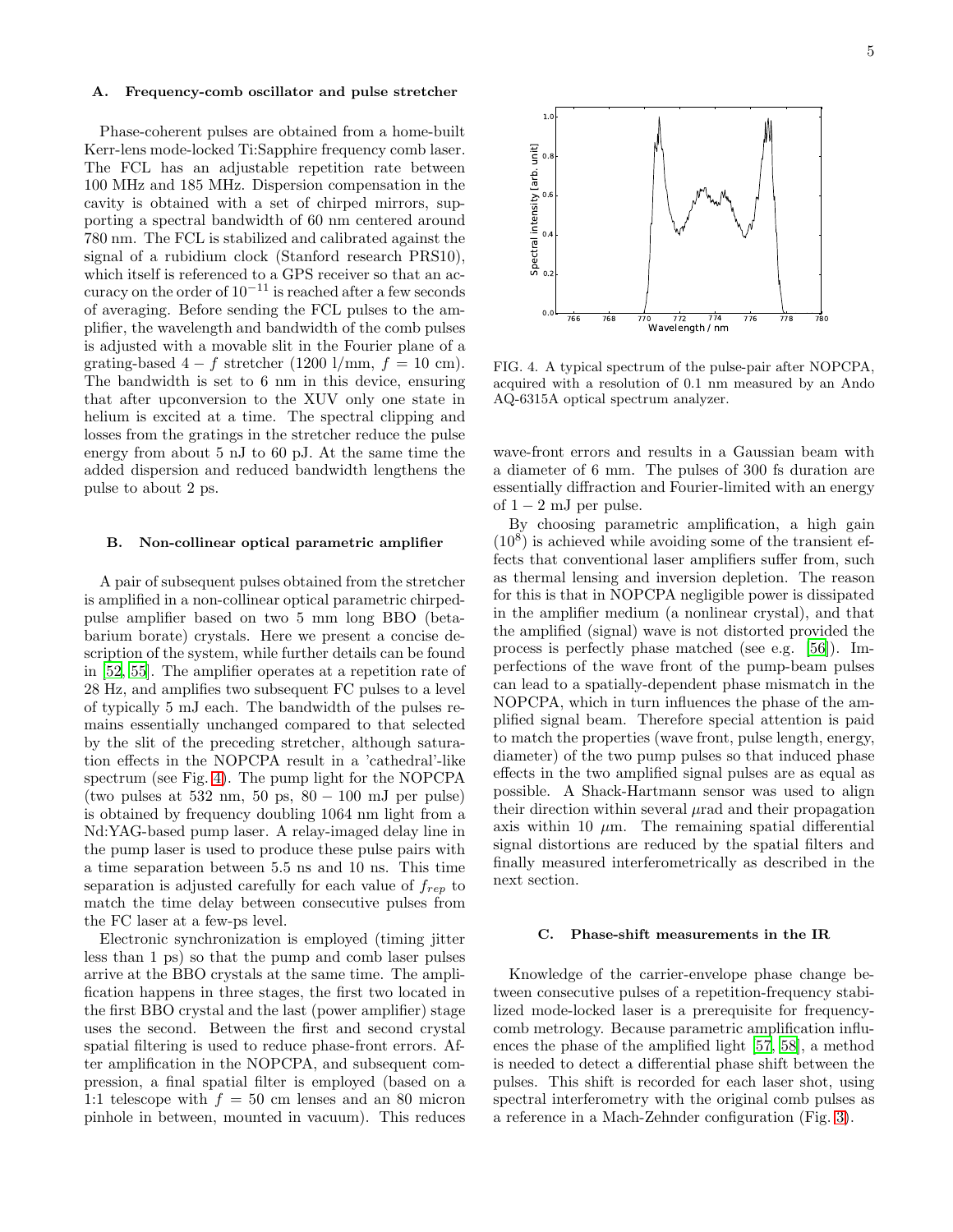The phase-measurement setup is an advanced version of the one published earlier [\[52\]](#page-17-10). In order to deal with the demand for higher spectral resolution of the phasemeasurement setup and the spatial dependence of the phase shift between the pulses, several improvements were made. The most important is a motorized iris (diameter: 2 mm), which enables spatial mapping of the differential phase within 30 seconds, by scanning it along the donut mode (see also section [III D\)](#page-5-0). Such a wavefront scan is made before every recording of the helium signal as it cannot be done for every individual laser shot while measuring the helium signal. However, during a recording of the helium signal the iris is opened and an average value for the shift of  $\Delta\phi_q$  is monitored for each laser shot. This average is compared with the wave-front scan made just before a recording of the helium signal from which a correction for the average phase shift is calculated. In this way the effective phase difference change can be continuously monitored. The differential phase distortion along the donut-mode profile has a typical magnitude of 100 mrad, and a spatial variation of  $20 - 30$  mrad.

Perfect spatial overlap between the amplified and reference pulses is ensured by sending both beams through a 2 meter long large-mode volume (field diameter 20  $\mu$ m) single-mode photonic fiber. Before doing so, the pulses are stretched approximately 40 times in a grating stretcher. The combination ensures that both amplified and reference beam are perfectly overlapped, while the stretching and the large mode volume of the fiber enables to increase the pulse energy for good signal-to-noise ratio without inducing self-phase modulation (SPM) in the fiber. This last aspect is particularly important because otherwise intensity differences between the pulses could induce SPM and corrupt the result of the phase shift determination.

### <span id="page-5-0"></span>D. High harmonic generation

The central part of the amplified and spatially filtered beam is blocked by a 1.9 mm diameter copper disk to facilitate separation of the fundamental IR light and generated XUV further downstream. High harmonics are produced by focusing this donut-shaped beam  $(f = 500 \text{ mm})$  a few mm in front of a pulsed krypton gas jet. The intensity at the focus is estimated to be less than  $5 \times 10^{13}$  W/cm<sup>2</sup>, whle the local gas density is estimated at a few mbar. After the focus the beam encounters an iris of 0.8 mm diameter at 40 cm distance from the jet, which is placed in the image plane of the copper disk. The iris blocks the infrared radiation with an extinction of better than 1 : 27, while the XUV light emitted on axis can freely propagate. Thereafter the XUV beam passes the interaction chamber (described below), and enters a normal-incidence focusing grating monochromator equipped with an electron multiplier to analyze the harmonic spectrum. We estimate that about  $1 \times 10^8$  pho-



<span id="page-5-1"></span>FIG. 5. The XUV comb drives transitions from the  $1s^2$  <sup>1</sup>S<sub>0</sub> to the  $1snp^{-1}P_1$  states with the  $15^{th}$  harmonic, and excites the continuum with the  $17^{th}$  and higher harmonics. The excited state population of the 1s4p state and above is selectively ionized using 1064 nm radiation. Compared to this schematic, the harmonics are in reality narrower, and contain many more modes (about 50000).

tons at the  $15^{th}$  harmonic at 51.5 nm are generated per laser shot. The driving intensity is chosen on purpose at such a level that the  $15^{th}$  harmonic is positioned exactly at the cut-off of the HHG process. As a result the next harmonic (the  $17^{th}$ , causing background counts due to direct ionization of helium atoms in the spectroscopy experiment downstream) is about 10 times weaker.

### E. Spectroscopy chamber

In the interaction chamber the XUV double pulse intersects a low-divergence beam of helium atoms at perpendicular angle to avoid a Doppler shift. The atomic beam is generated using a pulsed valve (General Valve, backing pressure 3 bar) producing a supersonic expansion with either pure helium or a mixture with a noble gas (ratio 1 He : 5 NG). By seeding in Kr, Ar and Ne the helium velocity can be varied over a factor of 4 to investigate Doppler effects. The divergence of the atomic beam is limited to approximately  $3 - 4$  mrad by two skimmers: one circular skimmer of 0.3 mm diameter and one adjustable slit skimmer of 0.25 mm width to set the XUV-He beam angle. This divergence is similar to the divergence of the XUV beam  $\langle$  2 mrad). Directly after interaction with the XUV-pulse pair the excited state population is detected by state-selective ionization (see Fig. [5\)](#page-5-1) with a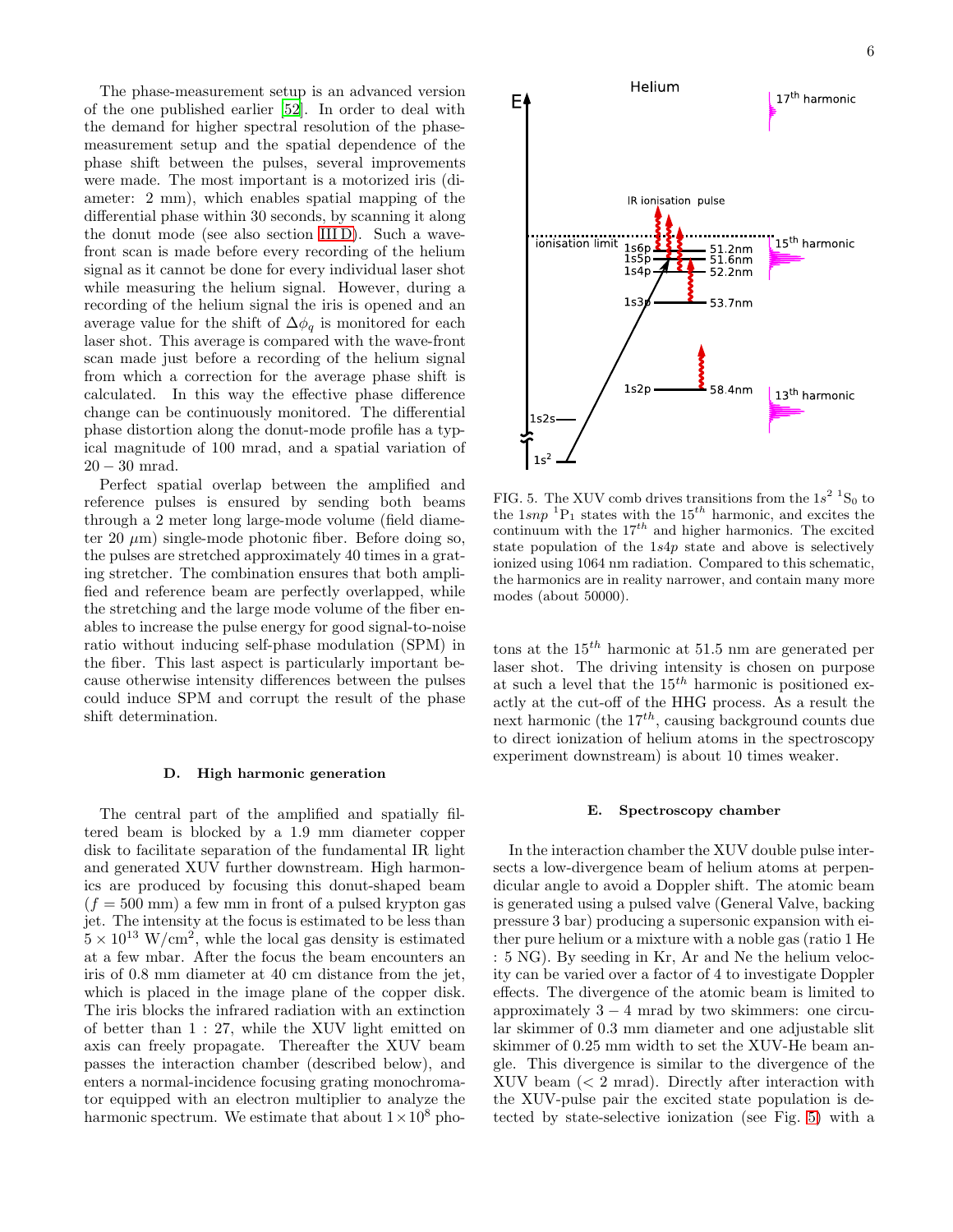50 ps pulse at 1064 nm. The resulting helium ions are detected in a time-of-flight mass spectrometer.

# <span id="page-6-0"></span>IV. FREQUENCY METROLOGY ON  $1s^2 - 1s4p$ AND  $1s^2 - 1s5p$  TRANSITIONS IN HELIUM

The generated XUV comb has been used to measure the  $1s^2 - 1s4p$  and  $1s^2 - 1s5p$  transition frequencies, from which an improved value for the helium ground state binding energy is derived. Because this involves tests of many systematic effects, a hierarchy of measurements can be identified (see table [I\)](#page-14-0). The first level is that of a single recording of the helium signal as a function of the repetition rate of the frequency comb laser in the IR. To record the helium signal, the infrared FClaser repetition frequency is scanned in steps of less than 20 mHz, resulting in changes in the time separation between the two pulses of around 1 attosecond. Each scan requires recording of  $20000 - 30000$  laser pulses, which takes about 15 minutes. For each laser shot, we record the ion signal, together with a series of other parameters, which are the frequency comb repetition frequency  $f_{rep}$ and offset frequency  $f_{CEO}$ , the individual IR-pulse energies, energy  $E_{XUV}$  of both XUV pulses and the average amplifier phase shift. The records are then binned into typically 20 groups over a Ramsey period, based on a scaled coordinate u defined as

$$
u := \left[ q(f_{CEO} + \frac{\overline{\Delta \psi}}{2\pi} f_{rep}) - f_{th} \right] / f_{rep} \tag{5}
$$

where q is the harmonic order  $(q = 15)$ ,  $f_{th}$  is the theoretically predicted transition frequency, and  $\overline{\Delta \psi}$  is the phase shift at the peak of the envelope, which is calculated from the phase measurement and additional corrections (see section [V\)](#page-7-0). We calculate the excitation probabilities  $p(u)$  per laser shot, and averages of the other measured parameters within each bin, denoted by bars over the respective symbol from here on. The measured transition frequency  $f_{tf} = f_{th} + f_{ex}$ , average background  $p_0$ , and Ramsey-fringe amplitude A are then fitting parameters in the following model:

$$
p(u) = \left(p_0 + A\cos 2\pi[u + f_{ex}/\overline{f_{rep}}(u)]\right) / \overline{E_{XUV}(u)} \tag{6}
$$

This results in a transition frequency  $f_{ex}$  for a single scan, relative to the theoretical transition frequency  $f_{th}$ . The statistical error in this fit is determined via a bootstrap method [\[59](#page-17-17)], which requires no model of the noise sources.

The theoretical transition frequencies  $f_{th}$ , used in the fitting procedure as a reference to which the experimental value is determined, are obtained by combining recent values of the theoretical ground state energy from the literature [\[60\]](#page-17-18) with those of the excited states [\[61](#page-17-19)]. Predicted theoretical frequencies are 5740806963(36) MHz for the  $1s^2$   ${}^{1}S_0 - 1s4p$   ${}^{1}P_1$  and  $5814248632(36)$  MHz for the  $1s^2$  <sup>1</sup>S<sub>0</sub> –  $1s5p$ <sup>1</sup>P<sub>1</sub> transitions.

In Fig. [2](#page-3-1) a typical recording of the excitation of helium by scanning the XUV comb over the  $1s^2$   ${}^{1}S_0 - 1s5p$   ${}^{1}P_1$ transition is shown. The contrast of the modulation (in this example 40%) is smaller than unity due to various effects, like Doppler broadening, frequency noise and a finite constant background of about 15% due to direct ionization with the  $17<sup>th</sup>$  and higher harmonics. Fitting of a single recording typically shows a statistical error of 1/50th of a modulation period. Depending on the repetition rate it amounts to an uncertainty of 2−3 MHz, which is unprecedented in the XUV spectral region.

Several scans are then performed while changing one parameter in the setup (e.g. helium velocity) to determine the magnitude of systematic effects. Such a measurement sequence is referred to as a "series" in the following. The two most frequently performed tests (series) determine the Doppler shift (by changing the helium velocity using gas mixtures) and ionization-induced frequency shift (by varying the density in the krypton jet). Less frequently the IR-pulse ratio was also varied to test its influence on the measured transition frequency. The analysis of these tests, as well as additional experiments that have been performed to determine other systematic errors, are described in more detail in section [V.](#page-7-0) Each of the series typically requires  $4 - 6$  scans. From this data we extract (inter/extrapolate) the measured transition frequency in absence of the investigated effects and a coefficient for correcting the shifted values. For example, the extrapolation to zero velocity in a Doppler-shift measurement yields a Doppler-free frequency plus the slope, i.e. the angle between XUV and atomic beam. The angle can be used to correct the Doppler shift of scans at a finite known helium velocity. A session then consist of a number  $(2 - 15)$  of these series containing in total up to 60 scans. Within each session, groups of series are selected so that each group contains at least one Doppler measurement and one ionization-effect measurement. If possible, also a pulse-ratio-variation measurement is included, otherwise a default dependence is used based on previous measurements.

Figure [6](#page-7-1) gives an example for a data set acquired in a measurement session. The different series are displayed therein as red circles for Doppler-shift measurements, green triangles for ionization-shift determinations and blue squares for the measurement of the shift related to the pulse-intensity ratio. Note, that some measurements are used to derive both the Doppler and the ionization-related contribution. These separate determinations are used to mutually correct each other for the different tested aspects (so e.g. an ionization-series value is corrected for the Doppler shift measured just before or after, and vice versa). The error bar on each series depends on the statistical error of its single recordings, and the fit of the systematic effect. After grouping, a sequence of transitions frequencies results with an appropriate error bar. Additional corrections (such as Stark shift, recoil shift) are then applied, and the theoretical value for the energy of the excited state is taken into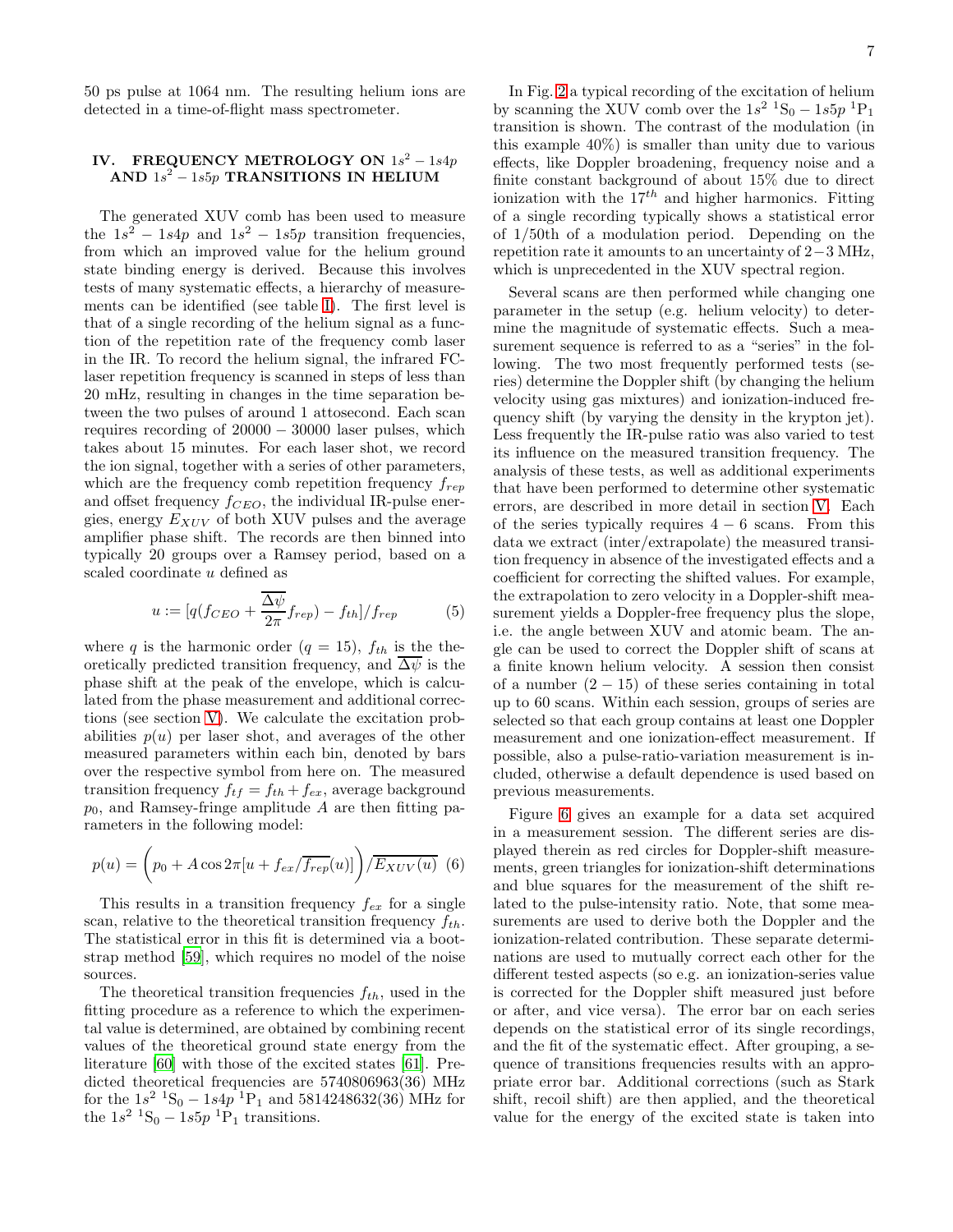

<span id="page-7-1"></span>FIG. 6. A measurement session performed on the  $1s^2$  <sup>1</sup>S<sub>0</sub> –  $1s5p^{-1}P_1$  transition in helium at  $f_{rep} = 121$  MHz. The uncorrected frequency offset from theory  $f_{th}$  is displayed on the y-axis. The different shapes of the points indicate measurement series of systematic effects. Doppler-measurement series are shown as red circles, ionization shift measurement series with green triangles while the blue squares denote the measurement of pulse-intensity related effects.

account. The weighted average over these values then leads to a session-level value for the ground state binding energy and an error estimate for it.

Each session is performed for a combination of one upper state in helium (either  $4p$  or  $5p$ ), with one repetition rate of the frequency comb laser. Most recordings were made of the  $1s^2$  <sup>1</sup>S<sub>0</sub> –  $1s5p$  <sup>1</sup>P<sub>1</sub> transition. As an additional check also one series was measured on the  $1s^2$  <sup>1</sup>S<sub>0</sub> – 1s4p<sup>1</sup>P<sub>1</sub> transition. A weighted average over all sessions then leads to a new value for the measured transition energies.

## <span id="page-7-0"></span>V. DISCUSSION

The experiments discussed in this article yield a twofold result. The phase coherence of the XUV-pulse pair allows to measure the frequency of an electronic transition in helium. In addition, the contrast of the Ramsey fringes, obtained for different repetition frequencies and helium velocities is used to investigate the coherence of the generated XUV radiation. Accordingly the following discussion is divided in two major parts: an evaluation of the measured transition frequencies and a contrast analysis of the observed interference signals.

# A. Determination of the ground-state energy of helium with an XUV-frequency comb

For an absolute measurement many systematic effects have to be considered in addition to the already mentioned effects of Doppler shifts, phase shifts in the NOPCPA and in the HHG. These include recoil shifts, refractive index changes (Kerr effect) in the focusing lens for HHG and the entrance window to the vacuum setup, and the influence of the plasma generated in the HHG medium. Also AC and DC Stark effects and Zeeman shifts are considered. A new ionization energy for helium is derived from these measurements by taking the excited states ionization energy of the  $4p$  and  $5p$  into account. The binding energies of these states are known to an accuracy better than 20 kHz from calculations [\[60,](#page-17-18) [61\]](#page-17-19). From the systematic studues an improved experimental value is then obtained; an error budget for this value is listed in Table [I](#page-14-0)

To remove the ambiguity due to the periodic comb spectrum, the energy of the ground state of helium is determined by measuring the frequency of  $1s^2$  <sup>1</sup>S<sub>0</sub> –  $1s5p$ <sup>1</sup>P<sub>1</sub> transition at different repetition rates  $f_{rep}$  of the FCL between 100 and 185 MHz. Additionally, the frequency of the  $1s^2$  <sup>1</sup>S<sub>0</sub> –  $1s4p$  <sup>1</sup>P<sub>1</sub> transition is measured at  $f_{rep} = 148.5$  MHz as a crosscheck. The correct mode number is found by plotting the possible energies of the helium ground state against  $f_{rep}$  as shown in figure [11,](#page-13-0) (similarly as implemented in [\[42\]](#page-17-3)).

Systematic phase and frequency shifts, which occur at different stages in the experiment (like phase shifts in the NOPCPA or HHG), are measured, investigated and corrected at different stages of data analysis. In this section the magnitude and treatment of individual systematic contributions to the measured frequency is discussed.

Many error sources lead to a frequency uncertainty that is a function of the delay between the pulses in a Ramsey pulse-pair. This can be a direct influence (by phase shifts), but also indirect (e.g. Doppler shift) because the fit accuracy depends on the contrast of the Ramsey interference pattern, which in turn depends e.g. on the repetition rate, helium velocity and decay rate vs. repetition time. We take these variations into account, providing not only an error, but also an error range estimate for several contributions (see Table [I\)](#page-14-0).

Some of the considered error sources relate to differential phase shifts in the IR or XUV light field (e.g. a IR wavefront error or ionization shift), while other errors shift the measured frequency (e.g Doppler shift). For this reason the corrections and errors are given either in terms of a phase shift at the  $15^{th}$  harmonic, or as a frequency shift. Phase shifts convert into different frequency shifts depending on the repetition rate of the frequency comb laser, while the frequency shifts are independent of  $f_{rev}$ .

In the following sections, we will discuss the effect of differential phase shifts in the amplifier, in the focusing lens and the entrance window into the HHG-chamber, and in the krypton jet in which the XUV is generated. Furthermore Doppler effects, AC and DC Stark shifts, Zeeman shift, recoil shift and the contribution to the signal from the adjacent 6p-level will be evaluated. The discussion is subdivided according to the different stages of error analysis following Table [I.](#page-14-0)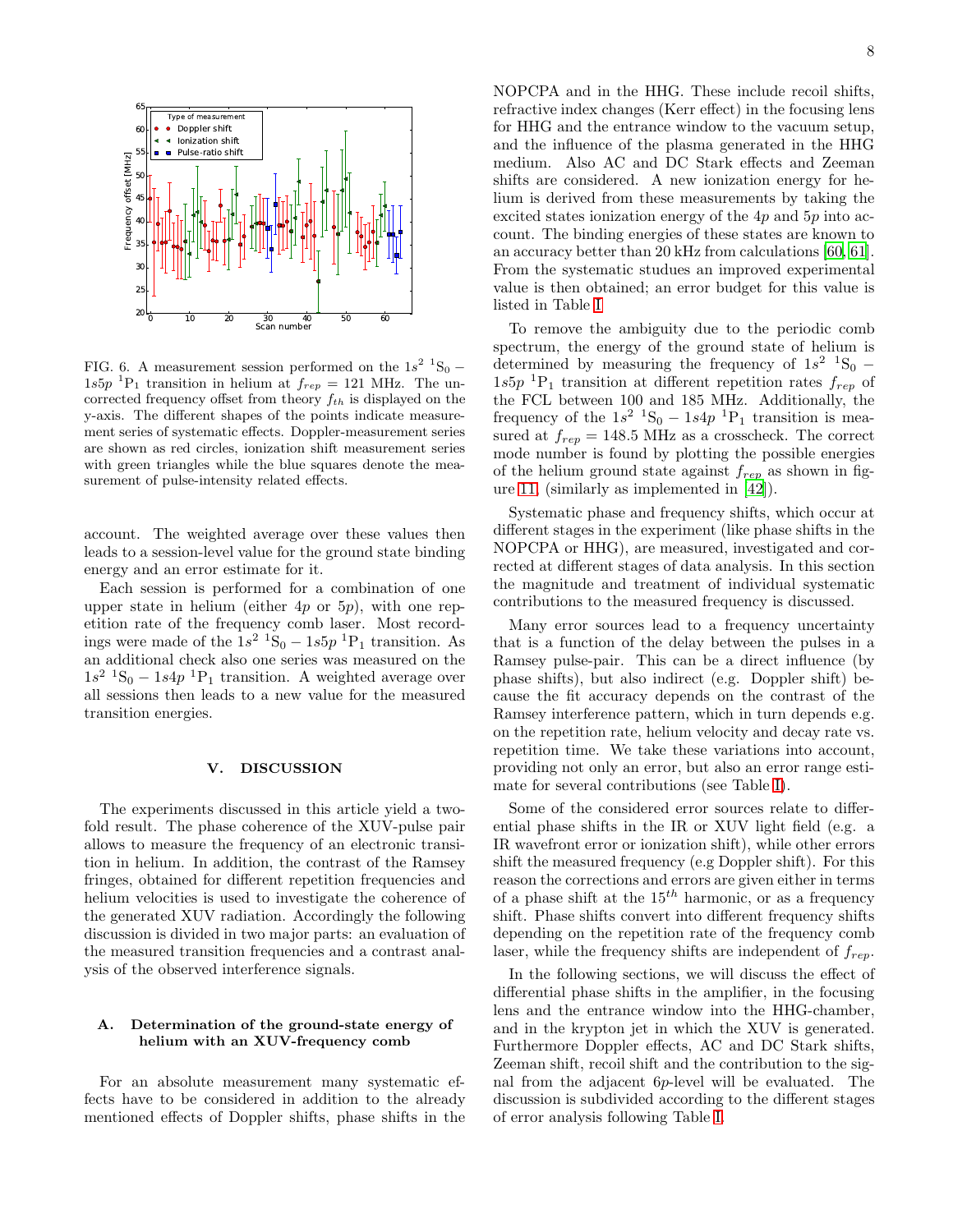### *1. Single recording level errors*

Unequal conditions experienced by the two laser pulses can shift their relative phase  $\Delta \phi_{CE}$ , and therefore the offset frequency  $f_{CEO}$  of the corresponding frequency comb. Because every imprecision in the carrier-envelope phase shift  $\Delta \phi_{CE}$  between the IR pulses is multiplied by the harmonic order of the harmonic upconversion process, special care must be taken to determine the resulting phase shifts. The harmonic order of 15 employed in this experiment sets a high demand for the detection of differential phase shifts between the IR pulses. The setup used to measure the relative spatial-phase profile of the IR-pulse pair was described in section [III C.](#page-4-0) Typical measured phase shifts are on the order of 100 mrad (both positive and negative, depending on the alignment of the pump laser and NOPCPA system). Therefore in the  $15^{th}$ harmonic phase shifts on the order of 1.5 rad in the XUV at 51 nm are considered. The phase-shift variation across the spatial profile of the beam is typically  $20 - 30$  mrad in the IR, which dominates the uncertainty in the propagation of the phase shift error to the XUV.

In a previous experiment [\[42\]](#page-17-3) the effective influence of the measured differential spectral phase shift  $\Delta\psi(f)$  was calculated by taking a simple equal weight average of all spectral components in the pulse. However, this is an oversimplified procedure. In order to propagate IR pulse distortions to the XUV we model the HHG process using a slowly-varying-envelope approximation, neglecting depletion of the HHG medium (consistent with our operating conditions). We can then write the (complex)

generated electric field at the  $q^{th}$  harmonic

$$
E_H(t) = f_H(A(t))e^{iq(\omega_0 t + \phi(t))} + c.c.,
$$
 (7)

where  $A(t)$  is the slowly varying (real) envelope,  $\phi(t)$  the (chirp) phase of the pulse and  $f_H$  the (complex) single frequency response of the HHG medium. We take  $\omega_0$  to be the  $q^{th}$  subharmonic of the transition frequency  $\omega_{tr}$ .

The phase shift between the driving laser field and generated XUV radiation depends on the IR intensity. On a single-atom level and in the strong-field limit it can be described analytically [\[53\]](#page-17-11). This model contains several contributions to the harmonic yield. The most common of these are referred to as the long and short quantum trajectories which exhibit a different intensitydependent linear phase. By selecting only the central part of the HHG emission we ensure that only those terms that show the smallest phase coefficient (the short trajectory) contribute. The yield of the on-axis emission from the 'short' trajectory is optimized by placing the HHG medium slightly behind the focus of the IR fundamental beam. If we now consider the peak of the pulse, assume that only a single quantum trajectory contributes to the HHG field (as should be the case by design of the experiment) so that there is no net interference and therefore  $f_H$  has no oscillatory behaviour, and neglect phase matching (which should be fair in a sufficiently small region around the peak amplitude), we can model the response function by:

$$
f_H(A) = \alpha A^n e^{i\beta A^2} \tag{8}
$$

where  $\alpha$  and  $\beta$  are amplitude and phase coefficients and  $n$  is an exponent characterizing the HHG conversion efficiency. The harmonic field of the second pulse with a (possibly) slightly distorted envelope  $A^*(t)$  =  $A(t) + \delta A(t)$ ,  $\phi^*(t) = \phi(t) + \delta \phi(t)$  is then given by

$$
E_H^*(t) \approx \left(1 + \delta A \frac{f'_H(A)}{f_H(A)} + iq\delta\phi\right) f_H(A(t))e^{iq(\omega_0 t + \phi(t))} + c.c.
$$
\n
$$
(9)
$$

so that the Fourier transform of the distorted pulse at the transition frequency (neglecting the rapidly oscillating counter-rotating component) reads

$$
\widehat{E_H^*}(\omega_{tr}) \approx \int \mathrm{d}t \left[ 1 + n \frac{\delta A(t)}{A(t)} + i(2\beta A(t)\delta A(t) + q\delta\phi(t)) \right] f_H(A(t))e^{iq\phi(t)}.
$$
\n(10)

By adjusting the intensity difference between the two pulses we attempt to make the  $\delta A$  terms vanish. Then the phase difference at the transition frequency between the pulses is given by the expression

$$
\overline{\Delta \psi} = \arg \left( \frac{\widehat{E_H^*}(\omega_{tr})}{\widehat{E_H}(\omega_{tr})} \right) \approx \frac{\int dt q \delta \phi(t) f_H(A(t)) e^{iq\phi(t)}}{\int dt f_H(A(t)) e^{iq\phi(t)}}.
$$
\n(11)

For Fourier-limited pulses  $(\phi(t) = 0)$  and real  $f_H$  (no intensity-induced phase effect in the HHG process) this would just be a weighted average of  $\delta\phi$  with  $|f_H|$  as a weight function. However, since the IR pulse is near bandwidth limited and tuned close to the transition frequency,  $\phi(t)$  can only vary a small fraction of unity during the pulse. Likewise, because we use a harmonic at the cutoff (the  $15^{th}$ ), the XUV yield has a single max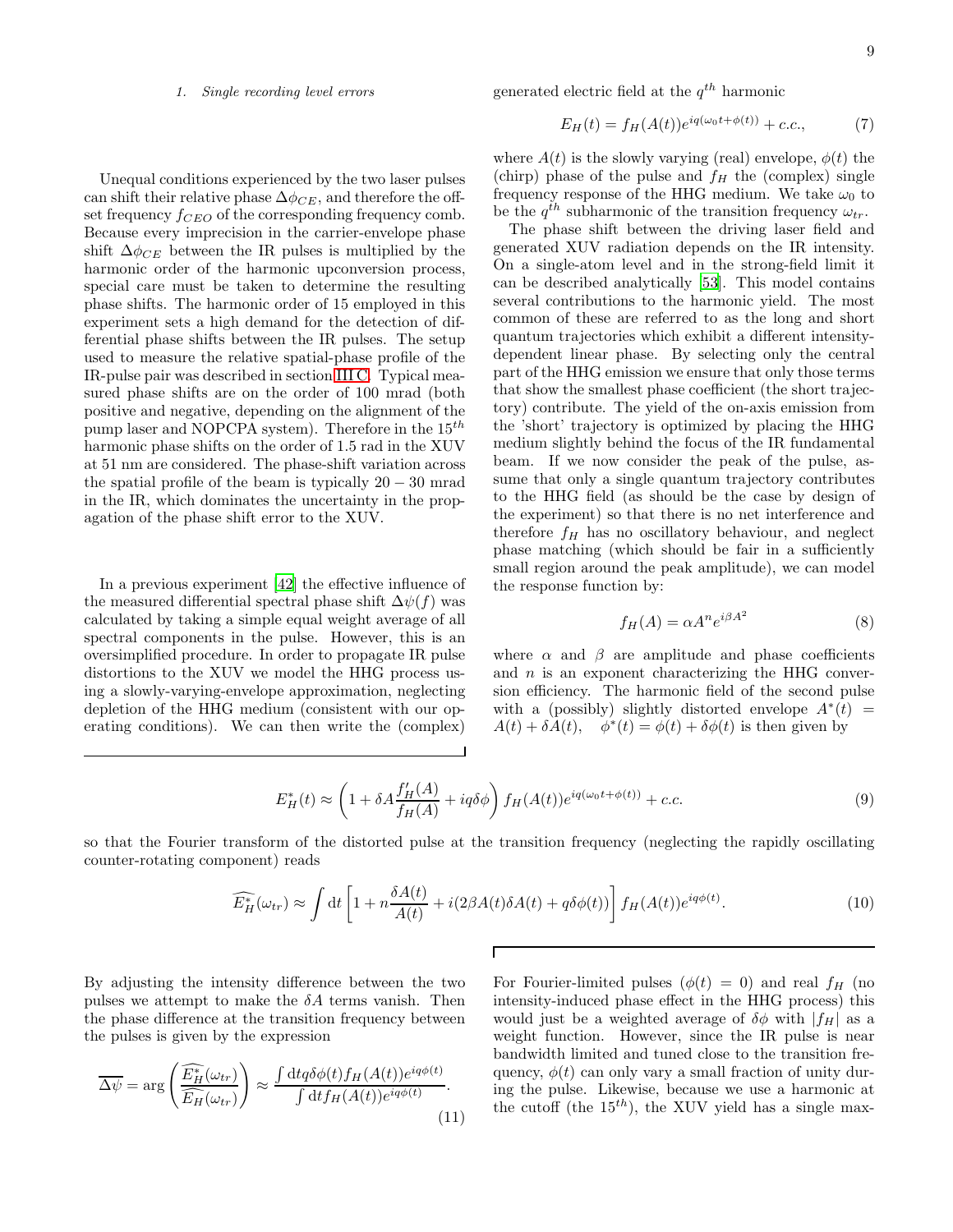imum of limited duration around the maximum of the IR pulse. During this time we can assume the nonlinear phase  $exp(i\beta A^2)$  to be constant to first order (in t). Therefore the phase correction required at the transition frequency in the XUV is approximately equal to:

$$
\overline{\Delta \psi} \approx \frac{\int dt q \delta \phi(t) |f_H(A(t))|}{\int dt |f_H(A(t))|}.
$$
 (12)

Due to the localization of the XUV emission, the weighting function  $f_H(A(t))$  could be replaced with any function that peaks, where the pulse does. This means that the effective phase shift in the XUV at the transition frequency can be approximated using phase information in the time domain as the XUV radiation is only generated when the IR pulse is close to its maximum intensity. We estimate  $A(t)$  by assuming Fourier-limited IR pulses with the spectrum found by spectral interferometry. This should be a good approximation of the actual pulse shape in the experiment, as it leads to the highest XUV yield, and the pulse compressor was set to achieve this maximum XUV yield during the measurements.  $\delta\phi(t)$  is calculated using the same assumption by just calculating the inverse Fourier transform of the two spectral-interferometry images. In a separate experiment we determined that the amount of XUV radiation at the  $15<sup>th</sup>$  harmonic depends on the IR intensity to the  $9<sup>th</sup>$  power, which has actually been used as the peaking weighting function for  $\delta\phi(t)$ . The temporally-averaged phase shift using the reconstructed XUV intensity and temporal phase shift results in a value of  $\Delta\psi$  for each laser shot. This is then used in the helium signal fitting procedure.

We analyzed our data using equal weight spectral averaging over the measured spectral phase as well. The resulting transition frequency coincides with our more accurate model to within 1 MHz. However, for the simple spectral average of the measured phase shift, the spread in the values for the series with different repetition rates of the comb laser is significantly larger, which confirms that weighted temporal averaging models the phase shift better.

To minimize the intensity-related frequency shifts from HHG in the spectroscopy, we take care that the energy in the driving pulses is on average equal within 5%. Together with the filtered beam profile and equal temporal profile, this ensures that the intensity in the focus is equal on the few percent level. To compensate for possible intensity differences we determined the observed transition frequency as a function of IR-pulse energy difference and interpolate linearly to zero difference. First the energies of the pulses are measured with a photo-diode. The integral of the photo-diode signal is recorded with an oscilloscope for each pulse and divided by the mean value. A value for the peak intensity of a pulse is obtained from the measured energy, using again the spectral data available in the interferograms recorded for the phase measurement. We typically find a frequency shift that, linearly extrapolated, corresponds to an IR phase shift smaller

than 0.2 rad for 100% relative intensity variation, which is less than 3 rad at the  $15<sup>th</sup>$  harmonic. This interpolation also includes (and therefore minimizes) nonlinear phase shifts in the beam splitter, focusing lens and vacuum window, which are not included in the phase measurement using the Mach-Zehnder interferometer. Our relative intensity determination is accurate to within about 2% for small pulse energy differences, so that the error due to this determination can be estimated to be 60 mrad, corresponding to a frequency error of 1.5 MHz at 150 MHz repetition frequency in the XUV.

The "Amplifier phase" error in Table [I](#page-14-0) combines the uncertainty of the phase measurement and wavefront deviation in the fundamental IR beam. The latter is calculated based on an average over the wavefront scan over the donut mode of the IR pulses. However, in principle there can be a systematic error for this effect at the level of a single helium signal recording, especially if the intensity profile is not perfectly homogeneous. In that case the average of the phase measured over the beam is not representative for the phase shift at the  $15<sup>th</sup>$  harmonic. To minimize this effect, we employ tight spatial filtering just before the phase-measurement setup to reduce wave-front errors and to smoothen the intensity profile to the lowest order Gaussian. During a session the pinhole we use for spatial filtering typically starts to wear out after a few hours of operation, leading to slightly asymmetric intensity distributions over time that vary randomly for each measurement session. The pinhole was also regularly replaced and realigned, as was the NOPCPA, so that the intensity and phase variations average down significantly over the near 200 scans that were analyzed. Therefore the error due to the phase deviations and measurement accuracy is listed as a statistical error, conservatively based on the rms amplitude of the phase deviations as measured for each helium signal scan.

#### *2. Measurement series level errors*

Some of the systematic effects are related to the condition of the setup during the measurement. In particular transient and alignment-related effects are investigated alternately during a measurement session, forming series of measurements, which can be used to derive and mutually correct systematic shifts.

Transient phase shifts occur when the first pulse changes the propagation conditions for the second one. In this case the condition of equal pulses is not sufficient to avoid an additional phase shift. Transient shifts that occur within the Mach-Zehnder interferometer are readily detected and corrected for. This includes shifts that are caused in the optics after the NOPCPA.

The largest transient effect is due to ionization of the HHG medium. What matters is only the ionization between the two points in time where the  $15^{th}$  harmonic is generated. Ionization leads to a lowering of the refractive index especially for the IR fundamental pulse,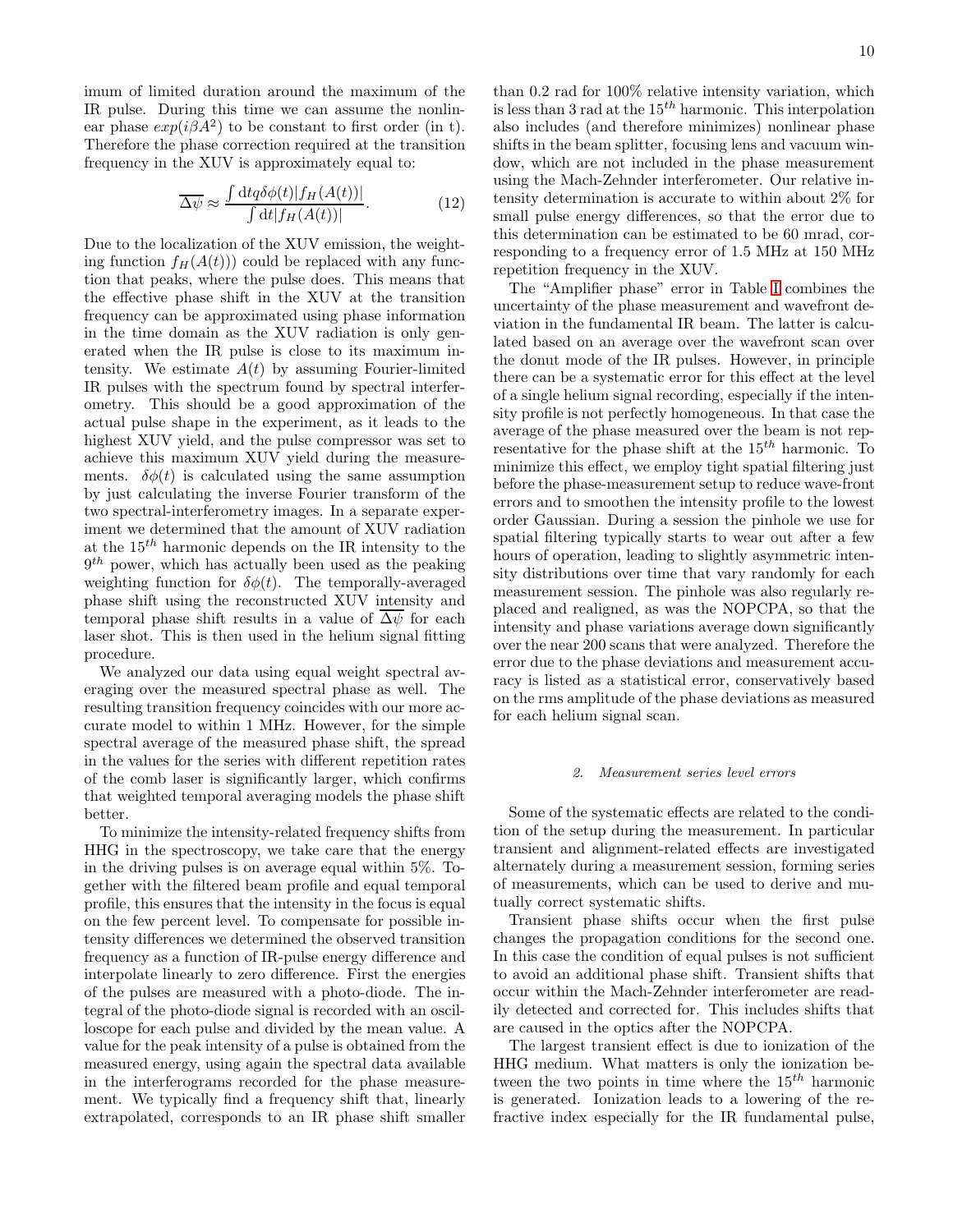

<span id="page-10-0"></span>FIG. 7. (color online) A typical example of the measured IR-pulse photo-detector signals (red) together with the corresponding XUV-yield at the  $15^{th}$  harmonic (black).

to the effect that the phase velocity of the second pulse becomes faster than that of the first pulse. Ionization is intimately linked to the HHG efficiency and therefore cannot be avoided completely. As we vary the IR intensity (by adjusting an iris size in the IR beam path) we find that at too high intensity, the second XUV pulse can be strongly suppressed due to ionization of the medium and resulting phase-mismatching effects induced by the first pulse. In order to keep the latter to a minimum, we operate at an intensity at which a reasonable XUV yield is obtained, while simultaneously keeping the XUV pulseenergy imbalance to within less than 20% (see Fig. [7\)](#page-10-0). In order to determine the remaining effect due to ionization, we change the pressure in the HHG medium (by adjusting the valve driver), thereby varying the plasma density, and record the measured transition frequency effectively for different ion densities in the HHG medium.

The simultaneously measured XUV energy is used as a relative gauge for the density of ions in the HHG interaction zone, as no direct measurement of the level of ionization of the HHG medium was available for the helium measurements. If the phase matching conditions are not severely altered due to ionization, a quadratic dependence of the XUV output on krypton density is expected, while the plasma density, and therefore the phase shift, should be proportional to the density of krypton atoms. We assume that the induced plasma density is proportional to the krypton density, and that no recombination takes place on a timescale of 10 ns.

The relation between XUV yield and ion density was verified in a separate experiment by determining the amount of ionization in the HHG process using a collector grid just below the krypton jet. The voltage applied to this grid was on the order of a few volts to avoid secondary emission. For the conditions in the experiment the relation between XUV energy and recorded number of ions is equal to a power law with an exponent of 2.1(6), in good agreement with the expected 2.0.



<span id="page-10-1"></span>FIG. 8. A typical measurement of the frequency offset  $f_{ex}$  (the experimental transition frequency relative to the theoretical reference value) as a function of the XUV energy. The XUV energy was varied by changing the gas density in the HHG jet. The green curve is the fitted dependence, while the red square indicates  $f_{ex}$  for zero gas density in HHG.

To obtain the 'ionization free' frequency we extrapolate the frequency offset vs. XUV energy (when varying Kr density) to zero XUV energy using this experimentally determined exponent (see Fig. [8\)](#page-10-1). From the extrapolations we typically find shifts between 0 and 2 rad at the  $15<sup>th</sup>$  harmonic for standard conditions, with uncertainties in the range between 0.5 and 2.0 rad. The average correction is on the order of 0.1 XUV cycles. Figure [8](#page-10-1) shows the fitting of a typical ionization measurement series, from which a value is derived for  $f_{ex}$  at zero gas density in the HHG jet and therefore at zero XUV intensity.

We also have considered krypton atoms in the HHG medium possibly left in an excited state after the first pulse. These excited state atoms would have a different nonlinear susceptibility and therefore produce a different nonlinear phase shift. Such a shift would not be detected by reducing the gas density. However, the HHG cutoff energy for such excited state atoms would lie far below the cutoff energy of the ground state atoms, as the first excited state is about 10 eV above the ground state. Because the cutoff is already set to the  $15^{th}$  harmonic for ground state krypton, this radiation can not be produced by the excited Kr atoms.

The Doppler effect is monitored by varying the heliumbeam velocity using mixtures with noble gases. The velocity of helium in the atomic beam is measured (in a separate experiment) by monitoring the frequency shift in the helium signal for different angles between atomic and XUV beam. Helium atoms in the pulsed atomic beam have a speed of  $2000(320)$  m/s for a pure-helium expansion, helium in neon (pressure ratio 1:5) results in a speed of  $830(200)$  m/s, and helium in argon (pressure ratio 1:5) is slowed down to  $500(250)$  m/s). The XUV and atomic beam can be aligned perpendicularly using the different gas mixtures within approximately  $10^{-4}$  rad, resulting in a typical statistical error of 13 MHz for a single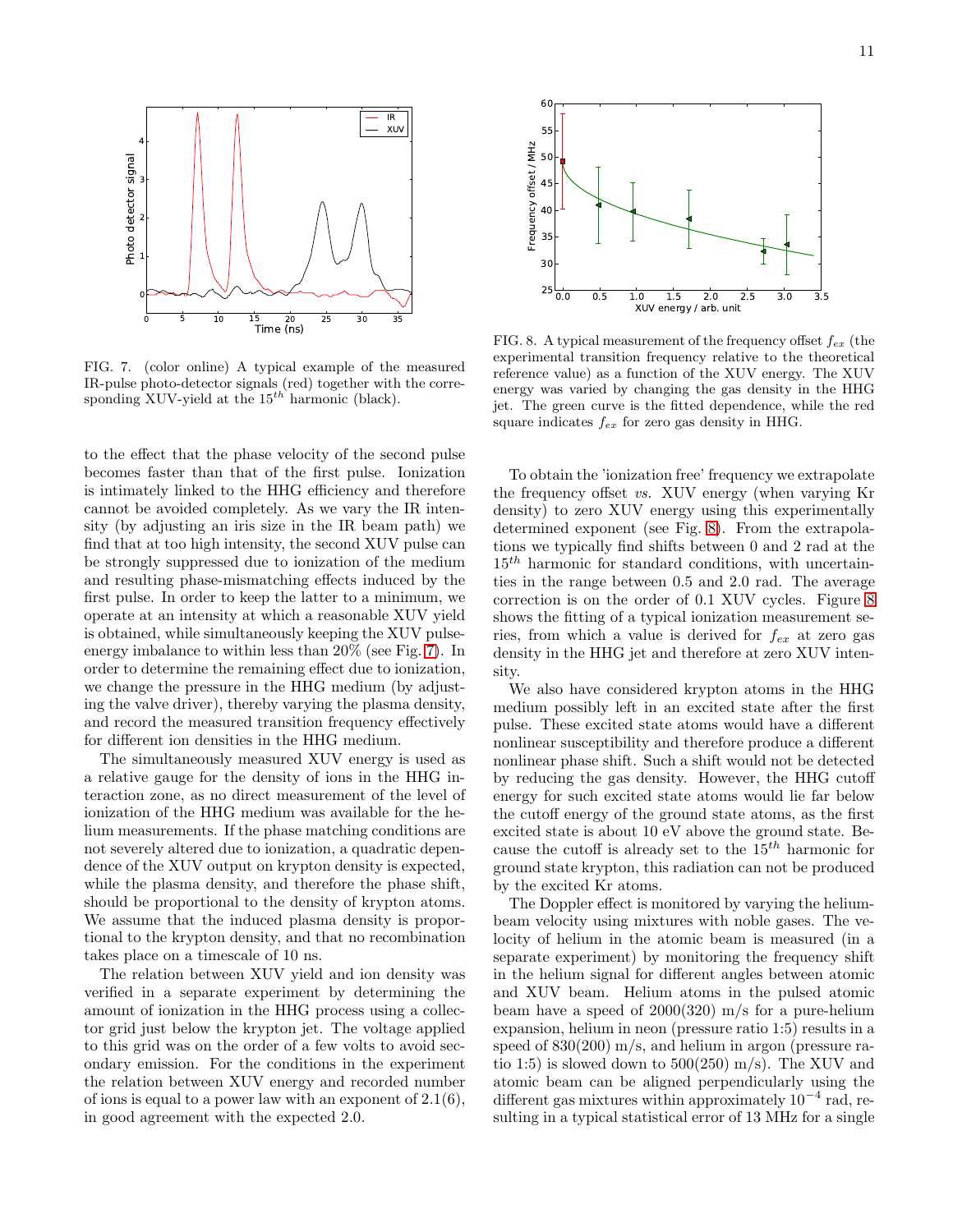

<span id="page-11-0"></span>FIG. 9. A typical measurement of the frequency offset  $f_{ex}$ with respect to the velocity of the helium atoms in the beam. The red line is the fitted dependence, the blue square is the extrapolated Doppler-shift free frequency for zero helium velocity.

Doppler shift determination. Figure [9](#page-11-0) shows a typical series, measured with pure helium and the two noble-gas mixtures. A systematic error in the Doppler shift is introduced by the uncertainty in the atomic beam velocity for the different gas mixtures. Because errors in the He velocity lead to a systematic error in the Doppler correction that is proportional to  $\cos \phi$  ( $\phi$  being the XUV-atomic beam angle) and the angle is kept small with changing signs by readjusting it, the systematic Doppler shift in the ground state energy is smaller than 0.5 MHz, which is included in the error budget.

### <span id="page-11-1"></span>*3. Measurement session level errors*

The biggest correction at the measurement session level comes from the recoil shift on the considered transitions and can be calculated with high precision. It amounts to 18.28 and 18.75 MHz for the  $1s$  <sup>1</sup>S<sub>1</sub> –  $np^{-1}P_1(n \in 4, 5)$  transitions respectively.

As discussed in section [III D,](#page-5-0) the IR beam is separated from the XUV beam an iris placed after the HHG interaction zone. However, some diffracted IR light can still reach the spectroscopy zone. Compared to the original IR beam, the diffracted light is found to be at least 27 times lower in intensity. this light can still produce an AC-Stark shift but only during the time of the excitation pulses (and not in between), Therefore it shows up in our measurement as a phase shift, which results in a different frequency shift for different  $f_{rep}$ .

The required correction is determined from a measurement with the beam block removed (i.e. with full IR intensity present in the interaction region). In this case we find a shift of 17.5(6.0) MHz on the  $1s^2$  <sup>1</sup>S<sub>0</sub> –  $1s5p$  <sup>1</sup>P<sub>1</sub> at 148 MHz repetition frequency. With the beam block inserted for the regular helium measurements, a shift of less then 0.65 MHz is expected. Converting this to an equivalent phase shift of 14(14) mrad in the XUV allows to correct the other measurements performed at different repetition rates.

We have also estimated the theoretically expected frequency shift at  $f_{ren} = 148$  MHz for the same case. The estimated average peak intensity with the beam stop removed is about 25 GW/cm<sup>2</sup> , over a pulse duration of 300 fs. Between the two pulses the intensity is zero. The AC-Stark shift can be calculated by taking the time-averaged intensity [\[39\]](#page-17-1) (for pulses 6.7 ns apart) of 1 MW/ $\text{cm}^2$ . It leads to a theoretical AC-Stark shift of 20 MHz, in good agreement with the experimental value, measured with the full IR beam passing the interaction zone.

Finally, we need to consider that the pulses for the phase measurement are split off via a 1 mm thick beam splitter (with fused silica as substrate material). After this point the pulses travel through the focusing lens (few mm BK7 glass) and enter the vacuum setup for HHG via a Brewster window (another few mm BK7). Any difference in intensity between the two subsequent pulses that are used for the XUV comb generation, or any transient effect in these glass pieces, can cause an additional phase shift which is not taken into account by the generic phase-measurement procedure during recordings of the helium transition. To be able to still correct for this phase shift, a separate experiment was performed removing the IR/XUV separation iris in the vacuum setup. In this way the IR pulses could travel through the interaction zone to the monochromator, where they were coupled out through a window. Two beam splitters inside the monochromator vacuum chamber reduced the pulse energy to less than 0.1% of the original energy, thus avoiding spurious phase effects in the output window and other optics. A phase measurement was then performed on these pulses, while varying the pulse-energy ratio (which can be adjusted via the pump laser). This measurement resulted in an additional correction and uncertainty due to the optics placed between the phasemeasurement setup and HHG (beam splitter, lens and Brewster window) of 8.5(15) mrad in the IR. This contribution (multiplied by 15 to take the harmonic order into account) is called "NL-phase shift" in the error budget in Table [I,](#page-14-0) where NL stands for the nonlinear origin of these differential phase shifts.

From Table [I](#page-14-0) it is clear that the error contributions differ between the sessions due to different sizes of the corresponding data sets. Also a higher accuracy is achieved for the lower repetition rates in part because phase errors there result in smaller frequency errors. The highest uncertainty of 25 MHz at  $f_{rep} = 185$  MHz is based on a very short measurement session, consisting of only one set of Doppler and ionization series.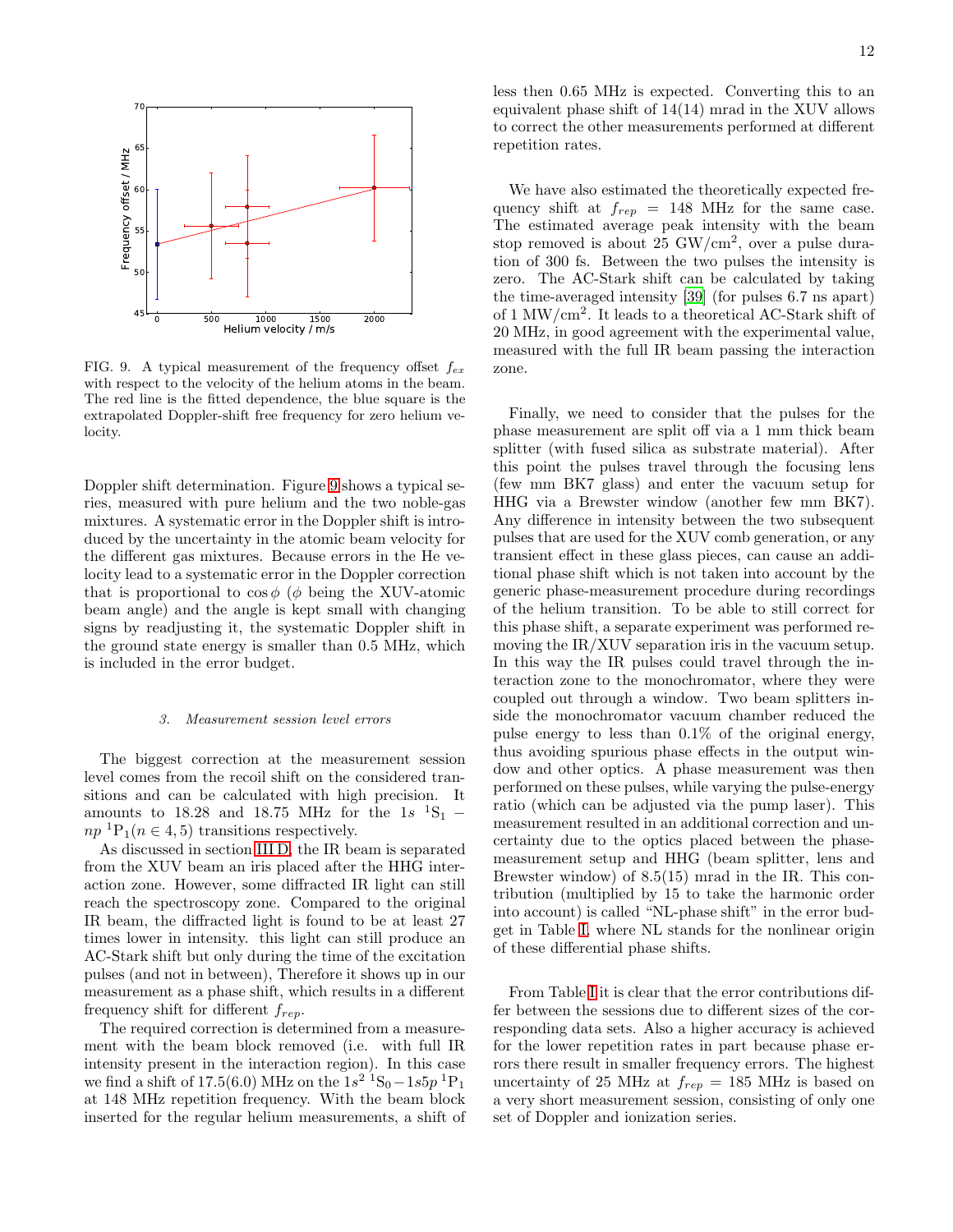## *4. Evaluation of the He ground state energy*

In the evaluation of the error in the ground state energy, the combined statistical and systematic error based on all sessions (3.7 MHz) is combined with several systematic errors represented as frequencies.

The biggest contribution to the uncertainty comes from the ionization shift model. This error contribution listed under "Ionization shift model" in Table [I](#page-14-0) refers to the error introduced by the uncertainty in the power law of 2.1(6) between the XUV intensity and the amount of ionization (and therefore phase shift) in the harmonic generation region. As this power law is used to correct for the ionization-induced shifts for all measurements at the measurement series level, it results in a systematic error. This is determined by re-analyzing the helium ionization potential for a power law of 1.5 and 2.7, resulting in a variation of 4.9 MHz. As an additional test of (mostly) ionization-induced errors, we also determined the ground state energy using only data points selected within a limited range of XUV-pulse energy, relative to the average XUV energy for each scan. Tests were performed for symmetric and anti-symmetric XUV energy distributions with 5% and 15% deviation from the average XUV energy. A maximum deviation of 5 MHz (from the value based on all points) was obtained in case of an asymmetric selection of data points with an XUV energy higher than 1.15 times the average energy. This is comparable with the estimated accuracy of the ionization model as it is based on a typical XUV yield and full distribution of XUV energies.

During the excitation time interval, the extraction fields for the time-of-flight spectrometer are switched off. The estimated residual field of less than 0.5 V/cm results in a calculated DC-Stark shift on the  $5p, m = 0$  state of less than 20 kHz. There can be an additional field due to ions in the interaction zone left from the first excitation pulse. However, even for 1000 ions these fields are too small to cause a significant shift.

The influence of the Zeeman effect is estimated based on the magnetic field measured in the interaction region of  $5 \times 10^{-5}$  T. Because the excitation radiation originates from HHG, which has essentially zero yield for circular polarization, we can assume the circular component to be less than 1%. Since the ground state has no angular momentum, optical pumping cannot occur. Therefore only a weak  $(1\%)$   $\Delta m = \pm 1$  component has to be taken into account, leading to a Zeeman shift of less than 7 kHz.

It is vital for Ramsey excitation, that only one transition is excited at a time. Excitation of other states would contribute also with a cosine of almost the same period, but a different phase (which changes quickly with the repetition rate of the FCL). A contribution from the  $1s^2 - 1s2p$  transition, which is in the vicinity of the  $13^{th}$ harmonic can be excluded, as it can not be ionized with a single 1064 nm photon. But for the excitation of the 5p also the 6p level could possibly be excited.

To investigate this, the bandwidth of the XUV pulses



<span id="page-12-0"></span>FIG. 10. Excitation spectrum (single pulse) from the ground state to the  $1s5p$  <sup>1</sup>P<sub>1</sub> and  $1s6p$  <sup>1</sup>P<sub>1</sub> levels in helium, obtained by course scanning of the central wavelength of the fundamental and therefore its  $15^{th}$  harmonic over the transitions.

was determined by coarse tuning of the IR central wavelength by moving the slit in the Fourier plane of the pulse stretcher, located before the parametric amplifier. As a result, the XUV comb spectrum is tuned as well, and scanned over the transitions. From the signal we subtracted a constant background signal from direct ionization due the  $17<sup>th</sup>$  and higher harmonics. This background has been found by blocking the ionization beam. A typical scan (corrected for the background) is depicted in Fig. [10.](#page-12-0) The solid line is a Gaussian fit of both the  $5p$ and the  $6p$  resonance, yielding a  $1/e$  half width of the XUV spectrum of 0.07 nm at the  $15^{th}$  harmonic.

From this width and the Gaussian profile we conservatively estimate a contribution to the 5p signal from the 6p resonance of less than 1%. This can cause a shift of the Ramsey pattern of at most 10 mrad (in the XUV). However, in practice the influence of this shift on the final transition frequency averages down for different repetition frequencies, so that the maximum error due to excitation of the 6p is less than 30 kHz for all measurements combined.

After incorporating all the systematic corrections, a clear coincidence can be seen between the results for different repetition rates. A new ground state energy for <sup>4</sup>He of 5945204212(6) MHz is found by taking a weighted average over all measured frequencies at the coincidence location. The two most recent theoretical predictions of 5945204174(36) MHz from [\[60\]](#page-17-18) and 5945204175(36) MHz from [\[62\]](#page-17-20) are in agreement with this value within the combined uncertainty of theory and experiment. (The uncertainty of 36 MHz in both theoretical values is based on estimated but yet uncalculated higher-order QED contributions.) Remarkably, very good agreement is found with the prediction of Korobov [\[63\]](#page-17-21), who calculates 5945204223(42) MHz, employing non-relativistic quantum electrodynamics theory, in which the problematic divergences of QED are canceled at the operator level.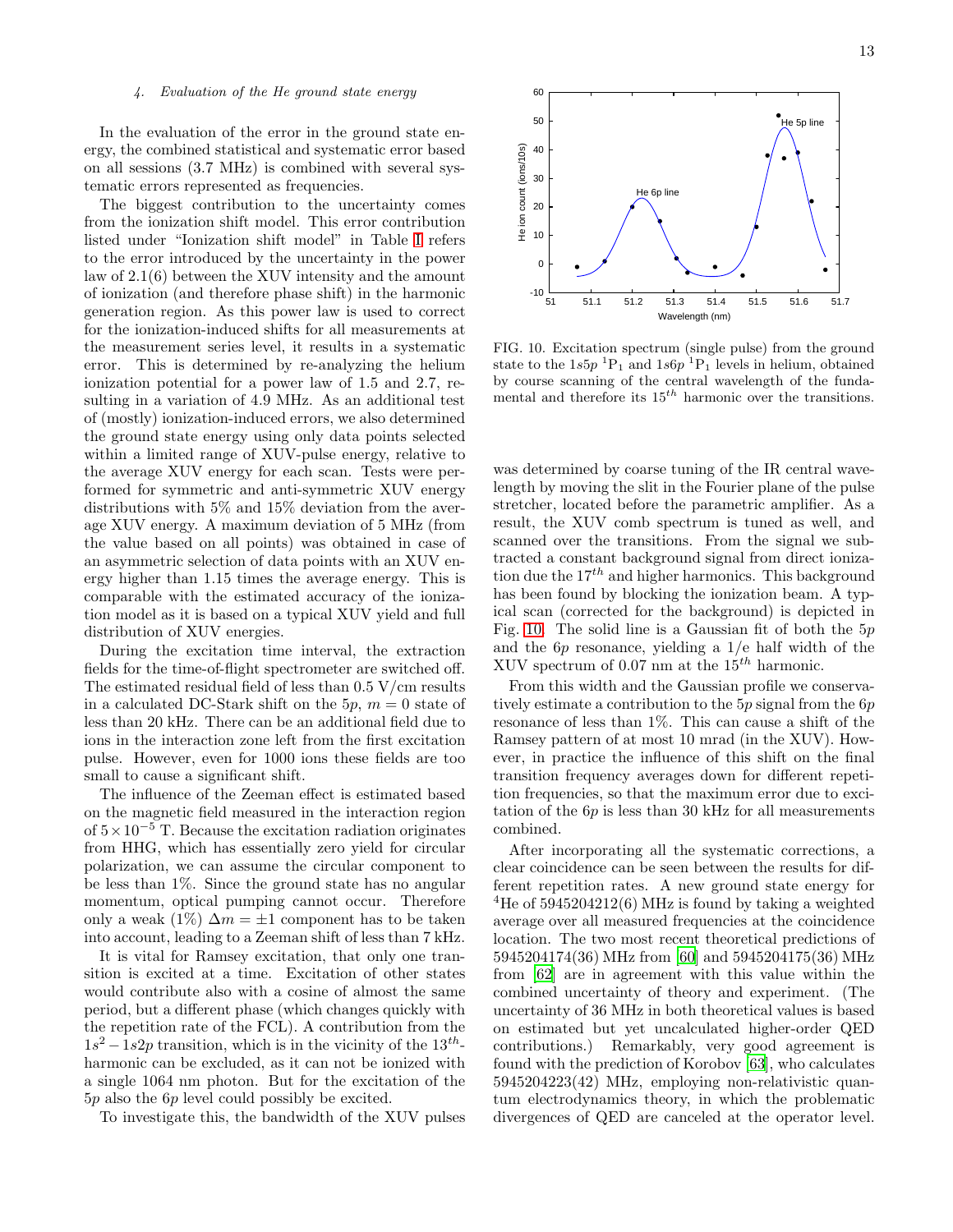

<span id="page-13-0"></span>FIG. 11. Measured <sup>4</sup>He ground state binding energy  $(\pm n f_{rep})$ ) relative to the theoretical value of 5945204174 MHz [\[60\]](#page-17-18), plotted against the repetition frequency  $f_{rep}$  of the comb laser. A clear coincidence is seen at  $+37(6)$  MHz relative to theory. The values indicated with a blue solid circle symbol are based on the  $1s^2$  <sup>1</sup>S<sub>0</sub> –  $1s5p$  <sup>1</sup>P<sub>1</sub> transition. As a cross check, also a value based on the recorded  $1s^2$  <sup>1</sup>S<sub>0</sub> –  $1s4p$  <sup>1</sup>P<sub>1</sub> transition is included (red square symbol at  $f_{rep} = 148 \text{ MHz}$ ), resulting in a consistent ground state energy.

However, the uncertainties in the present calculations are too large to decide, which of the theoretical approaches is better suited to calculate the energy structure of few electron atoms.

Compared with the best previous determinations using single nanosecond laser pulses [\[24,](#page-16-19) [26](#page-16-21)], our new value is almost an order of magnitude more accurate. Good agreement is found with the value of 5945204215(45) MHz from [\[24](#page-16-19)] (based on the measured transition energy in that paper, but corrected for a 14.6 MHz recoil shift that was previously not taken into account, and using the most recent 2p state ionization energy from [\[60\]](#page-17-18)). However, there is a difference of nearly  $3\sigma$  with the value of  $5945204356(50)$  MHz from [\[26\]](#page-16-21).

### B. Signal contrast and phase stability of HHG

In the previous section phase information of the obtained cosine-shaped signals was used to determine the ground state ionization energy of helium. In the following we use the observed contrast of the same helium signals to investigate the phase stability of the generated XUV frequency comb. The signal visibility (ion signal modulation amplitude divided by the average signal) depends on a combination of effects.

The biggest contributions come from the line width of the observed transition, phase stability of the  $15^{th}$  harmonic, Doppler broadening, and the width of the IR-FCL modes. In one extreme case  $(f_{rep} = 185 \text{ MHz}, \text{ helium})$ seeded in argon) we find a fringe contrast of 55%, while for  $f_{rep} = 100$  MHz and pure helium the contrast is below 5%. In Figure [12](#page-13-1) the signal contrast is shown for several experimental conditions.

From an analysis of the observed visibility of the inter-



<span id="page-13-1"></span>FIG. 12. Ramsey signal of helium, acquired with different experimental conditions. (a)  $f_{rep} = 185 \text{ MHz}, 1s^2 \text{ }^1\text{S}_0$  - $1s5p$ <sup>1</sup>P<sub>1</sub> transition, helium seeded in argon, contrast: 56%, (b)  $f_{rep} = 148 \text{ MHz}, 1s^2 \text{ }^1\text{S}_0 - 1s5p \text{ }^1\text{P}_1 \text{ transition}, \text{ helium}$ seeded in neon, contrast:  $38\%,$  (c)  $f_{rep} = 121 \text{ MHz}, 1s^2 \text{ }^1\text{S}_0 1s5p<sup>1</sup>P<sub>1</sub>$  transition, helium seeded in neon, contrast: 25%, (d)  $f_{rep} = 148 \text{ MHz}, 1s<sup>2</sup>~^{1}\text{S}_{0} - 1s4p~^{1}\text{P}_{1}$  transition, pure helium beam, contrast: 13%.

ference pattern as a function of the helium-beam velocity and comb repetition frequency, an estimate for the XUV comb phase jitter and of the effective width of the angular distribution of the atomic beam can be derived. We model the Ramsey pattern assuming Gaussian phase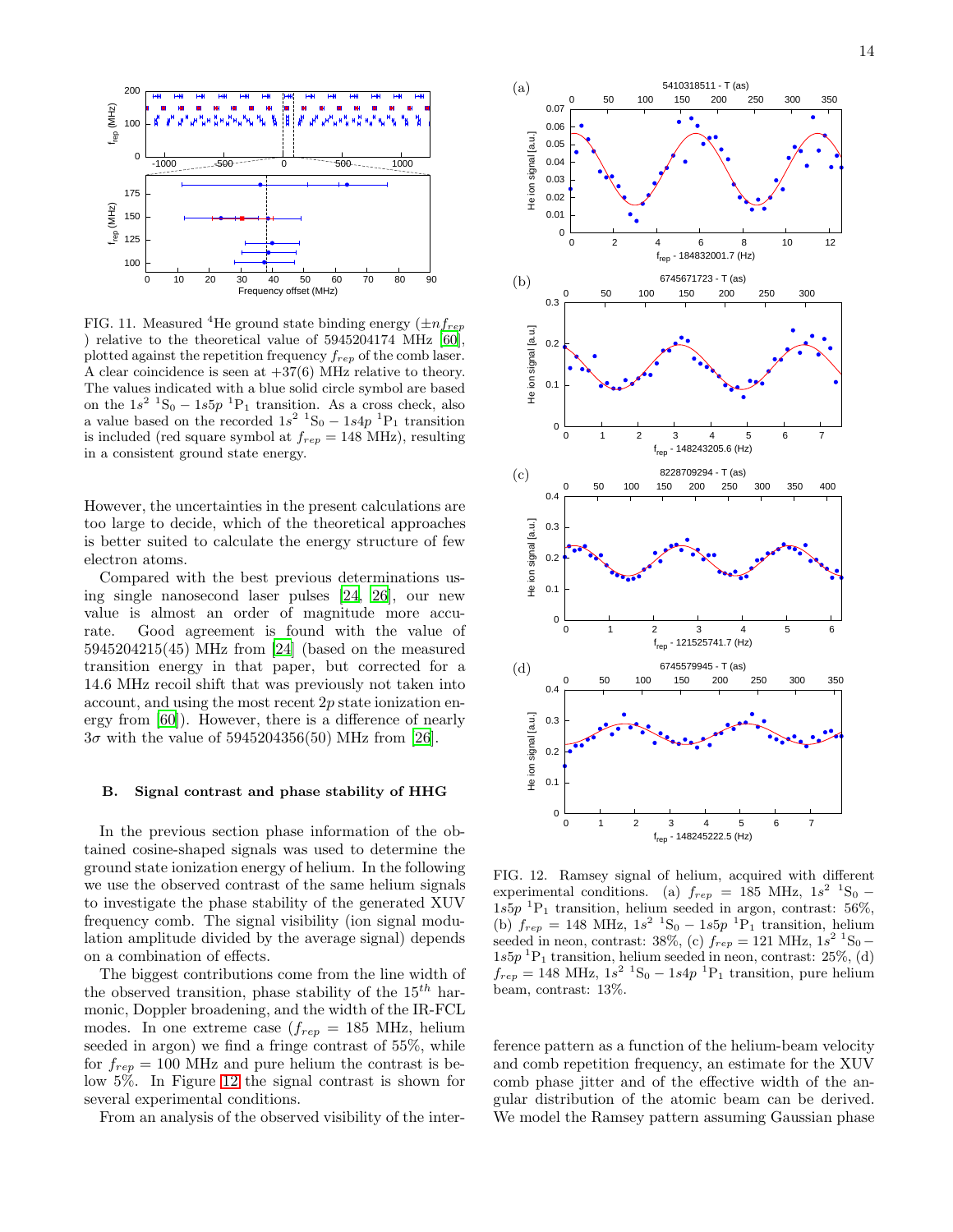15

TABLE I. The error budget for the measurement of the ground-state binding energy of helium. The corrections and uncertainties are given either in radians or in MHz at the  $15<sup>th</sup>$  harmonic, depending on the type of effect (see text). The NL-phase shift denotes the differential phase shift (multiplied by 15 to account for its effect at the  $15^{th}$  harmonic) induced in the optics after the phase measurement but before the HHG jet (see [V A 3\)](#page-11-1).

<span id="page-14-0"></span>

| Effect                             |                    | Correction Systematic uncertainty Statistical uncertainty |                       |
|------------------------------------|--------------------|-----------------------------------------------------------|-----------------------|
| Single recording level             |                    |                                                           |                       |
| Statistical fit error              |                    |                                                           | typ. $50-150$ mrad    |
| Amplifier phase                    | $0 - 2.25$ rad     |                                                           | $75-375$ mrad         |
| Combined error single recording    |                    |                                                           | typ. $160 - 360$ mrad |
| Series level                       |                    |                                                           |                       |
| Doppler shift                      | $0-10$ MHz         | see text                                                  | $8-18$ MHz            |
| Ionization shift                   | $0-2$ rad          | see 'ionization shift model'                              | $0.5 - 2.0$ rad       |
| Session level                      |                    |                                                           |                       |
| AC-Stark shift                     | 14 mrad            | $14\ \mathrm{mrad}$ - see text                            |                       |
| $NL$ - phase shift                 | $128 \text{ mrad}$ | $225 \text{ mrad}$                                        |                       |
| Recoil shift 4p                    | 18.28 MHz          | $\ll 1$ MHz                                               |                       |
| Recoil shift 5p                    | 18.75 MHz          | $\ll 1$ MHz                                               |                       |
| Combined error single session      |                    | $9-25$ MHz                                                |                       |
| Ground state evaluation            |                    |                                                           |                       |
| Weighted mean of sessions          |                    | $3.7$ MHz                                                 |                       |
| Ionization shift model             |                    | $4.9$ MHz                                                 |                       |
| Doppler shift                      |                    | $500$ kHz                                                 |                       |
| DC-Stark shift                     |                    | $<$ 1 kHz                                                 |                       |
| Adjacent 6p-level                  |                    | $< 30$ kHz                                                |                       |
| Zeeman shift                       |                    | $<$ 7 kHz                                                 |                       |
| Total error in ground state energy |                    | 6 MHz                                                     |                       |

noise, while the Doppler effect is taken into account with various distributions, including Gaussian and rectangular. Both Doppler and phase-noise distribution widths are fitted in the procedure to the observed visibilities, and scans are included that were used in the frequency determination, plus additional scans that were performed on the  $6p$  and  $7p$  transitions. In all cases we assume a common background count rate of 15%. The resulting Doppler width and phase jitter depends on the function used for the Doppler distribution. For a Gaussian profile, we find a FWHM angular beam divergence of 2.4 mrad and 0.42 cycles XUV jitter. A rectangular distribution leads to a divergence angle of 4.3 mrad and 0.35 cycles XUV phase jitter. In both cases the model seems to have deficiencies. While in the former case the visibility seems to be systematically underestimated for slow beams, in the latter case this underestimation is less pronounced and the fit becomes worse for the fast He beams where the angular distribution is important. We therefore estimate an intermediate value of 0.38(6) cycles for the XUV phase jitter.

If we consider the contributions to the XUV comb jitter then the biggest contribution arises from the bandwidth of the modes of the FC in the IR. The bandwidth of the FC was measured in a separate experiment by beating the FC modes with a frequency doubled narrow bandwidth Er-fiber laser (NP Photonics, with a short-term line width of 5 kHz) to yield a value of 1.6 MHz FWHM, corresponding to a jitter of 1/6 of an XUV cycle.

A second contribution comes from the phase uncer-

tainty of 47 mrad FWHM in the amplified pulses after correction for the measured phase shift (evaluated near the peak intensity of the pulse), leading to a jitter of 1/9 cycle in the XUV. For HHG we take into account that the phase of the generated harmonics is proportional to the intensity of the fundamental beam [\[44\]](#page-17-5), with an estimated factor of  $\approx 10^{-13}$  rad cm<sup>2</sup>/ W, using the results presented in [\[64\]](#page-17-22). Combined with an NOPCPA pulseratio distribution FWHM of 2.5%, this gives a small expected jitter of 0.02 XUV cycles. Fluctuations of 6% in the IR pulse intensity lead to variations in the level of ionization in the HHG jet of more than 35% (as ionization scales with at least the  $7<sup>th</sup>$  power of the IR intensity for the conditions in the experiment). If we adopt a typical average ionization correction of 0.1 XUV cycles, then this induces a phase jitter of 0.04 XUV cycles. Krypton density fluctuations  $\langle \langle 20\% \rangle$  induce less than half this value.

Statistically independent combination of these noise sources leads to a total expected phase jitter in the XUV of 0.21 cycles. This is lower, but comparable to the jitter extracted from the contrast measurements. The difference might be due to uncertainties in the exact experimental conditions, in particular the Doppler broadening and the bandwidth of the frequency comb laser modes during the experiments.

The (estimated) contributions to the jitter suggest that the contrast should hardly be influenced by intensityinduced phase noise from the HHG process. This was investigated experimentally by taking only a subset of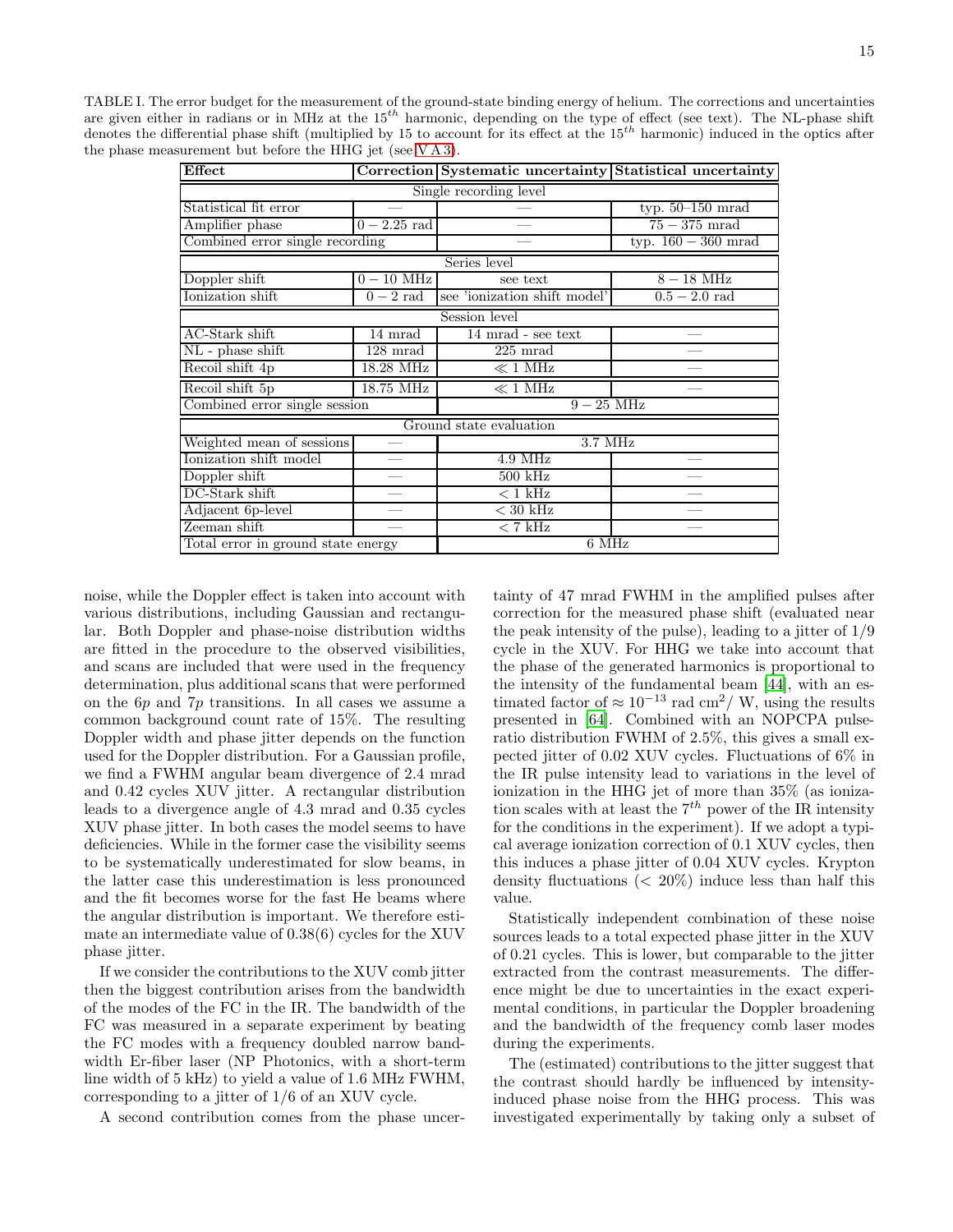the data points to determine the contrast, using a selection criterion based on the measured XUV intensity. With this procedure we find that the visibility of the interference does not change (within a few percent) if we restrict the XUV intensity variation to symmetric bands of 5%, and 40% around the mean XUV energy. We therefore conclude that intensity dependent effects do not play a significant role as a source of phase noise in the XUV comb in the present experiment.

## VI. CONCLUSIONS AND OUTLOOK

The metrology presented in this article represents a significant advance in the history of precision extreme ultraviolet spectroscopy. As is illustrated in the historical overview of the spectroscopy of the helium atom, depicted in Fig. [13,](#page-15-0) the theoretical and experimental accuracy of the value of the binding energy of helium improved by many orders of magnitude over the last hundred years. Experimentally the biggest progress has always been initiated by new methods, which in turn also lead to advances in the theoretical understanding. The pioneering measurement by Herzberg [\[65](#page-17-23)] in 1958 based on a helium lamp and grating spectrometer was not significantly improved upon until the first laser excitation in 1993 [\[23\]](#page-16-18).

In this paper we have described the first absolute frequency measurement in the XUV spectral region, based on parametric amplification and harmonic upconversion of two pulses from an IR frequency comb laser. Direct frequency comb excitation in the XUV of helium from the ground state is demonstrated, leading to an almost 10-fold improved ground state ionization energy, and in good agreement with theory.

For the employed method it is vitally important to control and detect phase shifts in the amplification and harmonic upconversion process. An important aspect of direct excitation with an upconverted frequency comb is the possibility to detect systematic errors due to phase shifts between the pulses from the NOPCPA, HHG and ionization, but also from the AC-Stark effect. Uncorrected errors of this kind show up as a frequency shift that is proportional to  $f_{rep}$ , and can therefore be detected easily. In the current experiment no dependence on the repetition rate is observed in the measurements (see Fig. [11\)](#page-13-0), indicating that the systematic effects have been taken into account properly. The accuracy of the presented method scales with  $f_{rep}$ , which also means that it can be improved by orders of magnitude by choosing frequency comb pulses further apart. If the pulse delay would be extended to  $> 150$  ns, then the ionization shift introduced in the HHG process would in fact vanish altogether, as the time between the pulses would be sufficiently long to replace the gas in the focal region with a new sample before the second pulse arrives. This would reduce the error in the spectroscopy significantly because the biggest source of uncertainty is currently due to ion-



<span id="page-15-0"></span>FIG. 13. (color online) (a) Advance in theoretical and spectroscopic accuracy of the ground state energy of helium over the last 100 years. The shaded areas emphasize new spectroscopic tools that allowed to overcome limits of previous technologies. Red squares represent the precision of calculations. The precision obtained in experiments is indicated with blue circles. (b) Comparison of helium ground state ionization energy values obtained experimentally (blue circles) and theoretically (red squares) in the last two decades. The values are plotted with respect to the most recent theoretical result [\[23](#page-16-18)[–26](#page-16-21), [60](#page-17-18), [62,](#page-17-20) [63,](#page-17-21) [65](#page-17-23)[–75](#page-17-24)].

ization effects in the HHG process. To fully exploit the enhanced accuracy with larger pulse delays, the sample has to be trapped and cooled to reduce Doppler and timeof-flight broadening which would otherwise wash out the ever denser signal modulation. In view of this, measurements on  $He<sup>+</sup>$  are particularly interesting. This ion has a hydrogen-like electronic configuration which can be excited from the ground state using a two-photon transition at 60 nm. Such an experiment has the potential to perform QED tests beyond what has been possible so far in atomic hydrogen [\[15,](#page-16-13) [76\]](#page-17-25).

In the present work a frequency comb laser in the XUV range is demonstrated, for the first time at wavelengths as short as 51 nm. The phase jitter of the XUV frequency comb modes is found to be 0.38(6) cycles. From the results we conclude that the observed comb jitter in the XUV is not dominated by the HHG upconversion process, but most likely by the stability of the original comb in the infrared. This form of technical noise can be considerably reduced by locking the comb laser to a stable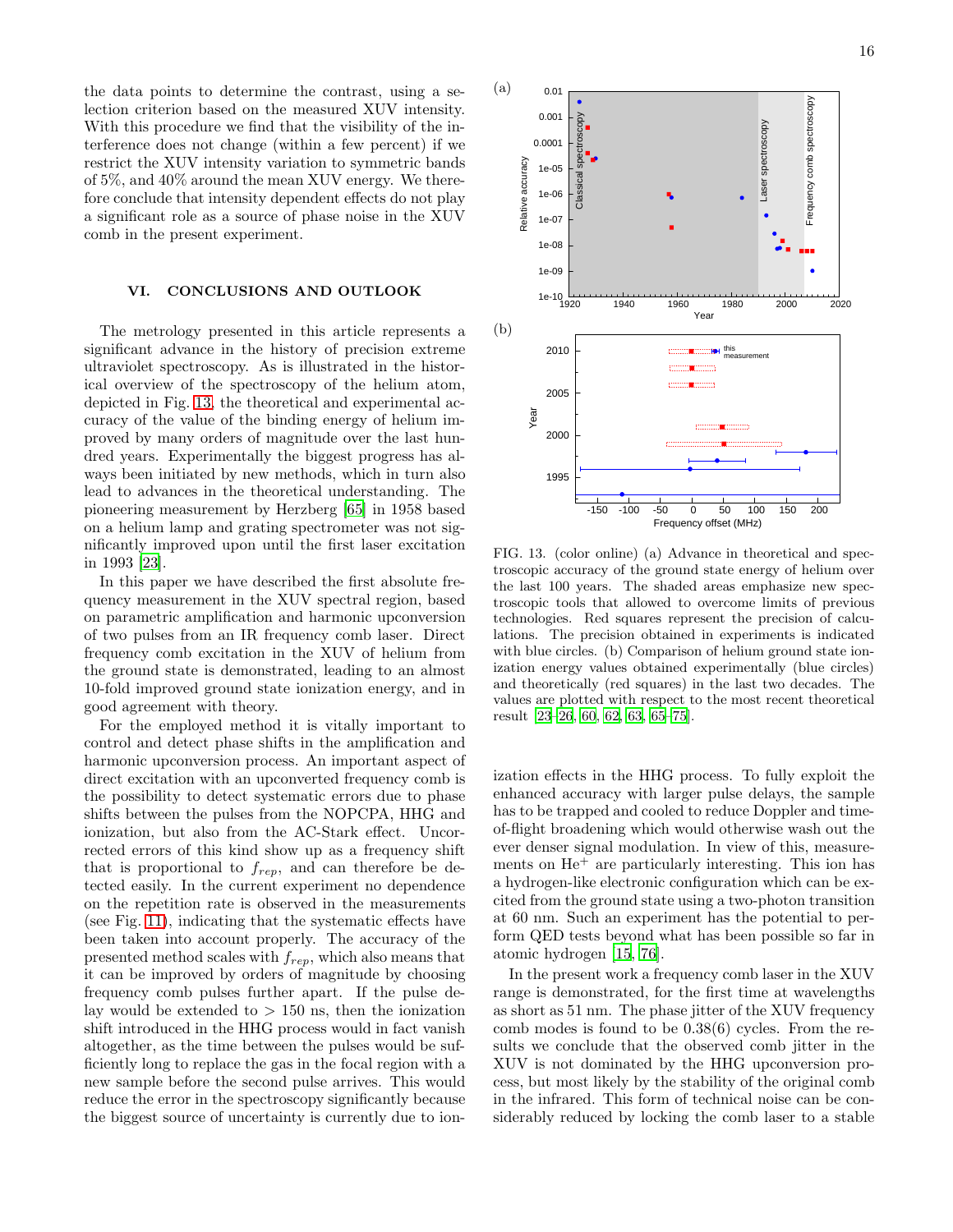optical reference cavity. It seems therefore feasible to extend comb generation and spectroscopy to even shorter wavelengths into the soft-X-ray region, provided that the carrier-phase noise of the fundamental and upconverted pulses is kept low enough. Further possibilities would arise if not subsequent pulses from the FC, but any twopulse sequence could be selected for upconversion. This would increase the accuracy significantly below 1 MHz as

- <span id="page-16-0"></span>[1] W. E. Lamb and R. C. Retherford, Phys. Rev., 72, 241 (1947).
- <span id="page-16-1"></span>[2] W. E. Lamb and R. C. Retherford, [Phys. Rev.,](http://dx.doi.org/10.1103/PhysRev.79.549) 79, 549 [\(1950\).](http://dx.doi.org/10.1103/PhysRev.79.549)
- <span id="page-16-2"></span>[3] [R. P. Feynman, Phys. Rev.,](http://dx.doi.org/10.1103/PhysRevC.83.012201) **76**[, 769 \(1949\)](http://dx.doi.org/10.1103/PhysRev.76.769).
- [4] J. Schwinger, Phys. Rev., **74**[, 1439 \(1948\)](http://dx.doi.org/10.1103/PhysRev.74.1439).
- <span id="page-16-3"></span>[5] S. Tomonaga, [Prog. Theor. Phys.,](http://dx.doi.org/10.1143/PTP.1.27) 1, 27 (1946).
- <span id="page-16-4"></span>[6] A. Huber, B. Gross, M. Weitz, and T. W. Hänsch, [Phys.](http://dx.doi.org/10.1103/PhysRevA.59.1844) Rev. A, 59[, 1844 \(1999\)](http://dx.doi.org/10.1103/PhysRevA.59.1844).
- <span id="page-16-5"></span>[7] C. G. Parthey, A. Matveev, J. Alnis, R. Pohl, T. Udem, U. D. Jentschura, N. Kolachevsky, and T. W. Hänsch, [Phys. Rev. Lett.,](http://dx.doi.org/10.1103/PhysRevLett.104.233001) 104, 233001 (2010).
- <span id="page-16-6"></span>[8] A. Gumberidze, T. Stohlker, D. Banas, K. Beckert, P. Beller, H. F. Beyer, F. Bosch, S. Hagmann, C. Kozhuharov, D. Liesen, F. Nolden, X. Ma, P. H. Mokler, M. Steck, D. Sierpowski, and S. Tashenov, [Phys.](http://dx.doi.org/10.1103/PhysRevLett.94.223001) Rev. Lett., 94[, 223001 \(2005\)](http://dx.doi.org/10.1103/PhysRevLett.94.223001).
- <span id="page-16-7"></span>[9] D. Hagena, R. Ley, D. Weil, G. Werth, W. Arnold, and H. Schneider, [Phys. Rev. Lett.,](http://dx.doi.org/10.1103/PhysRevLett.71.2887) 71, 2887 (1993).
- <span id="page-16-8"></span>[10] V. Meyer, S. N. Bagayev, P. E. G. Baird, P. Bakule, M. G. Boshier, A. Breitrück, S. L. Cornish, S. Dychkov, G. H. Eaton, A. Grossmann, D. Hübl, V. W. Hughes, K. Jungmann, I. C. Lane, Y.-W. Liu, D. Lucas, Y. Matyugin, J. Merkel, G. zu Putlitz, I. Reinhard, P. G. H. Sandars, [R. Santra, P. V. Schmidt, C. A. Scott, W. T. Toner,](http://dx.doi.org/10.1364/JOSAB.17.001599) M. Towrie, K. Träger, L. Willmann, and V. Yakhontov, [Phys. Rev. Lett.,](http://dx.doi.org/10.1103/PhysRevLett.84.1136) 84, 1136 (2000).
- <span id="page-16-9"></span>[11] [V. I. Korobov, L. Hilico, and J.-P. Karr, P](http://dx.doi.org/10.1103/PhysRevLett.38.757)[hys. Rev. A](http://dx.doi.org/10.1103/PhysRevA.79.012501)[,](http://dx.doi.org/10.1103/PhysRevLett.38.757) 79[, 012501 \(2009\).](http://dx.doi.org/10.1103/PhysRevA.79.012501)
- <span id="page-16-10"></span>[12] [J. C. J. Koelemeij, B. Roth, A. Wicht, I. Ernsting, and](http://dx.doi.org/10.1103/PhysRevLett.38.760) S. Schiller, [Phys. Rev. Lett.,](http://dx.doi.org/10.1103/PhysRevLett.98.173002) 98, 173002 (2007).
- <span id="page-16-11"></span>[13] [E. J. Salumbides, G. D. Dickenson, T. I. Ivanov, and](http://dx.doi.org/10.1103/PhysRevLett.40.847) W. Ubachs, [Phys. Rev. Lett.,](http://prl.aps.org/abstract/PRL/v107/i4/e043005) 107, 043005 (2011).
- <span id="page-16-12"></span>[14] D. Hanneke, S. Fogwell, and G. Gabrielse, [Phys. Rev.](http://dx.doi.org/10.1103/PhysRevLett.100.120801) Lett., 100[, 120801 \(2008\)](http://dx.doi.org/10.1103/PhysRevLett.100.120801).
- <span id="page-16-13"></span>[15] M. Fischer, N. Kolachevsky, M. Zimmermann, R. Holzwarth, Th. Udem, T. W. Hänsch, M. Abgrall, J. Grünert, I. Maksimovic, S. Bize, H. Marion, F. Pereira Dos Santos, P. Lemonde, G. Santarelli, P. Laurent, A. Clairon, C. Salomon, M. Haas, U. Jentschura, and C. Keitel, [Phys. Rev. Lett.,](http://dx.doi.org/10.1103/PhysRevLett.92.230802) 92, 230802 (2004).
- [16] K. Pachucki and U. D. Jentschura, [Phys. Rev. Lett.,](http://dx.doi.org/10.1103/PhysRevLett.91.113005)  $91$ , [113005 \(2003\).](http://dx.doi.org/10.1103/PhysRevLett.91.113005)
- <span id="page-16-14"></span>[17] R. Pohl, A. Antognini, F. Nez, F. D. Amaro, F. Biraben, J. M. R. Cardoso, D. S. Covita, A. Dax, S. Dhawan, L. M. P. Fernandes, A. Giesen, T. Graf, T. W. Hansch, P. Indelicato, L. Julien, C. Y. Kao, P. Knowles, [E. O. Le Bigot, Y. W. Liu, J. A. M. Lopes, L. Ludhova,](http://dx.doi.org/10.1103/PhysRevLett.84.5102) C. M. B. Monteiro, F. Mulhauser, T. Nebel, P. Rabinowitz, J. M. F. dos Santos, L. A. Schaller, K. Schuh[mann, C. Schwob, D. Taqqu, J. F. C. A. Veloso, and](http://dx.doi.org/10.1103/PhysRevLett.85.2264)

the pulses could have a much increased time delay, thus making it possible to resolve multiple transitions with discrete Fourier transform spectroscopy techniques. In view of these possibilities, we envision applications such as QED test of  $He<sup>+</sup>$  and highly charged ions, precision spectroscopy of simple molecules such as  $H_2$ , coherent XUV or X-ray imaging, and possibly even the emergence of X-ray nuclear clocks.

- F. Kottmann, Nature, 466[, 213 \(2010\).](http://dx.doi.org/10.1038/nature09250)
- <span id="page-16-15"></span>[18] U. D. Jentschura, [Eur. Phys. J. D.,](http://dx.doi.org/10.1140/epjd/e2010-10414-6) **61**, 7 (2011).
- [19] A. De Rujula, [Phys. Lett. B,](http://dx.doi.org/10.1016/j.physletb.2011.01.025) 697, 26 (2011).
- [20] I. C. Cloet and G. A. Miller, [Phys. Rev. C,](http://dx.doi.org/10.1103/PhysRevC.83.012201) 83, 012201 (2011).
- <span id="page-16-16"></span>[21] V. Barger, C. W. Chiang, W. Y. Keung, and D. Marfatia, [Phys. Rev. Lett.,](http://dx.doi.org/10.1103/PhysRevLett.106.153001) 106, 153001 (2011).
- <span id="page-16-17"></span>[22] S. W. Epp, J. R. C. Lopez-Urrutia, M. C. Simon, T. Baumann, G. Brenner, R. Ginzel, N. Guerassimova, V. Mackel, P. H. Mokler, B. L. Schmitt, H. Tawara, and J. Ullrich, [J. Phys. B - At. Mol. Opt.,](http://dx.doi.org/10.1088/0953-4075/43/19/194008) 43, 194008 (2010).
- <span id="page-16-18"></span>[23] K. Eikema, W. Ubachs, W. Vassen, and W. Hogervorst, [Phys. Rev. Lett.,](http://dx.doi.org/10.1103/PhysRevLett.71.1690) 71, 1690 (1993).
- <span id="page-16-19"></span>[24] K. S. E. Eikema, W. Ubachs, W. Vassen, and W. Hogervorst, [Phys. Rev. A,](http://dx.doi.org/10.1103/PhysRevA.55.1866) 55, 1866 (1997).
- <span id="page-16-20"></span>[25] K. S. E. Eikema, W. Ubachs, W. Vassen, and W. Hogervorst, [Phys. Rev. Lett.,](http://dx.doi.org/10.1103/PhysRevLett.76.1216) 76, 1216 (1996).
- <span id="page-16-21"></span>[26] S. D. Bergeson, A. Balakrishnan, K. G. H. Baldwin, T. B. Lucatorto, J. P. Marangos, T. J. McIlrath, T. R. O'Brian, S. L. Rolston, C. J. Sansonetti, J. Wen, N. Westbrook, C. H. Cheng, and E. E. Eyler, [Phys. Rev. Lett.,](http://dx.doi.org/10.1103/PhysRevLett.80.3475) 80, 3475 (1998).
- <span id="page-16-22"></span>[27] S. D. Bergeson, K. G. H. Baldwin, T. B. Lucatorto, T. J. McIlrath, C. H. Cheng, and E. E. Eyler, [J. Opt. Soc.](http://dx.doi.org/10.1364/JOSAB.17.001599) Am. B, 17, 1599 (2000).
- <span id="page-16-23"></span>[28] N. F. Ramsey, Phys. Rev.,  $76$ [, 996 \(1949\).](http://dx.doi.org/10.1103/PhysRev.76.996)<br>[29] M. M. Salour and C. Cohen-Tannoudii. Ph
- <span id="page-16-24"></span>M. M. Salour and C. Cohen-Tannoudji, [Phys. Rev. Lett.,](http://dx.doi.org/10.1103/PhysRevLett.38.757) 38, 757 (1977).
- <span id="page-16-25"></span>[30] R. Teets, J. Eckstein, and T. W. Hänsch, [Phys. Rev.](http://dx.doi.org/10.1103/PhysRevLett.38.760) Lett., 38, 760 (1977).
- <span id="page-16-26"></span>[31] J. Eckstein, A. I. Ferguson, and T. W. Hänsch, [Phys.](http://dx.doi.org/10.1103/PhysRevLett.40.847) Rev. Lett., 40, 847 (1978).
- <span id="page-16-27"></span>[32] P. Salieres, L. Le Deroff, T. Auguste, P. Monot, P. d'Oliveira, D. Campo, J. F. Hergott, H. Merdji, and B. Carre, Phys. Rev. Lett., 83, 5483 (1999).
- <span id="page-16-32"></span>[33] M. Bellini, S. Cavalieri, C. Corsi, and M. Materazzi, Opt. Lett., 26, 1010 (2001).
- <span id="page-16-28"></span>[34] M. Kovačev, S. V. Fomichev, E. Priori, Y. Mairesse, H. Merdji, P. Monchicourt, P. Breger, J. Norin, A. Persson, A. L'Huillier, C.-G. Wahlström, B. Carré, and P. Salières, [Phys. Rev. Lett.,](http://dx.doi.org/10.1103/PhysRevLett.95.223903) **95**, 223903 (2005).
- <span id="page-16-29"></span>[35] I. Liontos, S. Cavalieri, C. Corsi, R. Eramo, S. Kaziannis, A. Pirri, E. Sali, and M. Bellini, Opt. Lett., 35, 832  $(2010).$
- <span id="page-16-30"></span>[36] S. A. Diddams, D. J. Jones, J. Ye, S. T. Cundiff, J. L. Hall, J. K. Ranka, R. S. Windeler, R. Holzwarth, Th. Udem, and T. W. Hänsch, [Phys. Rev. Lett.,](http://dx.doi.org/10.1103/PhysRevLett.84.5102) 84, 5102 (2000).
- <span id="page-16-31"></span>[37] R. Holzwarth, Th. Udem, T. W. Hänsch, J. C. Knight, W. J. Wadsworth, and P. St. J. Russel, [Phys. Revi. Lett.,](http://dx.doi.org/10.1103/PhysRevLett.85.2264) 85, 2264 (2000).